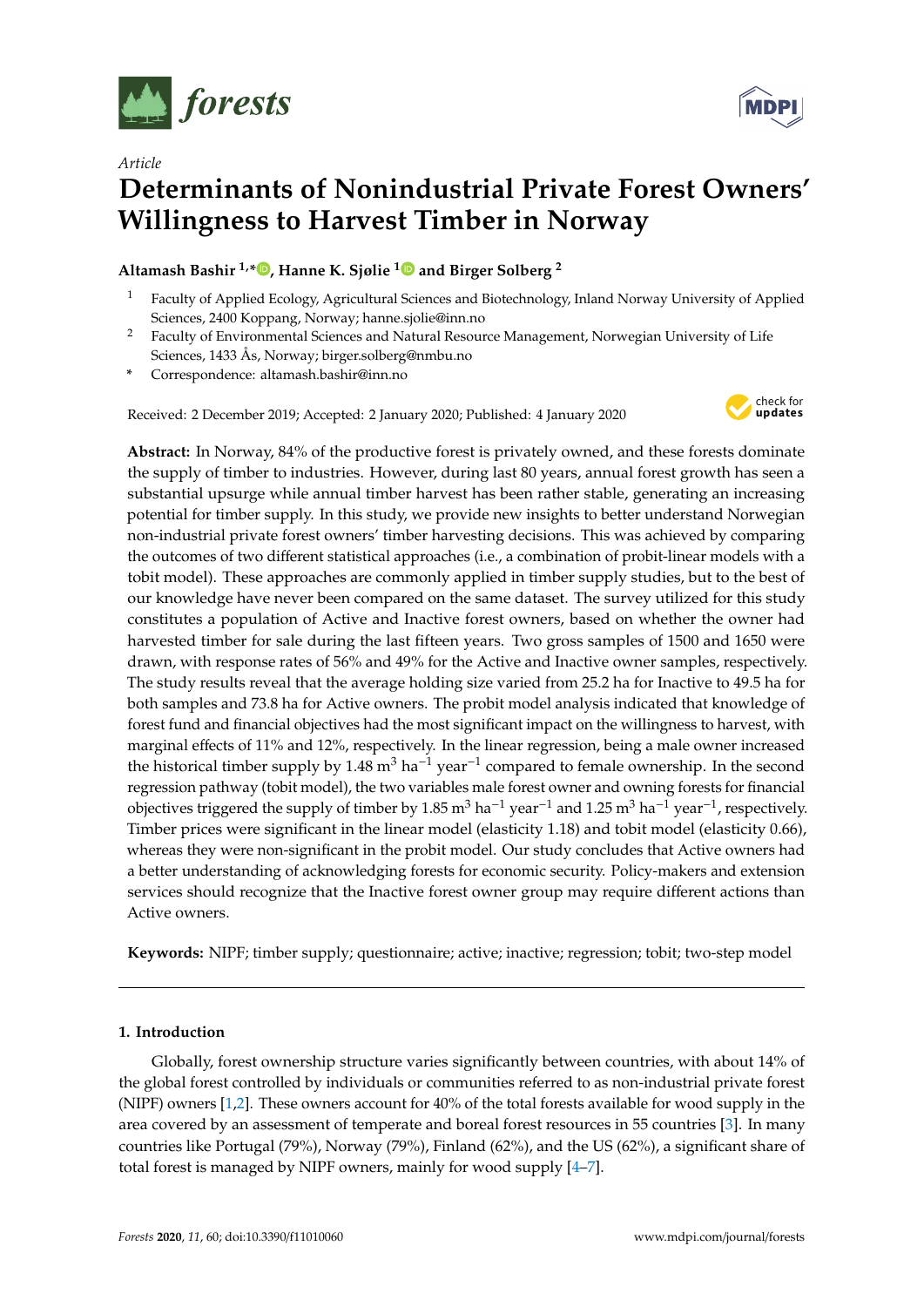In Norway, about 26% of the land area is covered by productive forest, of which 84% of is privately owned and divided on about 127,000 properties [\[8,](#page-12-0)[9\]](#page-12-1). Privately owned forest dominates the supply of timber to industries, with 89% of harvest volumes [\[8](#page-12-0)[,9\]](#page-12-1). The forest and the related sector has historically been an important employer in many rural areas of Norway; its contribution to GDP declined from 2.5% in 1950 to 0.2% in 2017 [\[10,](#page-12-2)[11\]](#page-12-3). The significant decline in share of GDP is due to a strong reduction in timber prices over the last 70 years. Over the same time period, the forest growing stock has accumulated substantially and increment more than doubled [\[9](#page-12-1)[,11\]](#page-12-3). Harvest levels have increased over the last few years, while the share of owners refraining from harvest is increasing, with about half of owners not harvesting timber for sale over the last 20 years [\[9](#page-12-1)[,12\]](#page-12-4). Many of these properties are small, but together they constitute more than 20% of the productive forest area [\[9\]](#page-12-1). On average, small properties have higher productivity and larger growing stock and thus possess higher possibilities for increased harvest than larger properties [\[9](#page-12-1)[,12](#page-12-4)[,13\]](#page-12-5).

The management strategies adopted by owners are based on their values and reasons for owning forest. These strategies ultimately determine the forest sustainability and functionality in catering to society's demands of goods and services [\[14\]](#page-12-6). To achieve the objectives of reduced greenhouse gas emissions, economic activity, and employment, the EU and Norway have asserted on policies of increased wood supply [\[12](#page-12-4)[,15](#page-12-7)[,16\]](#page-12-8). Better knowledge of factors influencing NIPF owners' forest management decisions (including harvest) and reasons for owning forest is important for designing policies [\[14,](#page-12-6)[17–](#page-12-9)[19\]](#page-12-10). Studies of timber supply have been carried out in Norway [\[12](#page-12-4)[,20–](#page-12-11)[23\]](#page-12-12), but in contrast to other countries with sizeable private ownership base, a lack of knowledge of the attitudes and objectives of ownership among Norwegian forest owners restricts effective policy-making. In particular, more insight on owners that do not harvest is warranted because relatively little attention has been paid to this growing owner group. We will fill parts of both these voids by combining national-level harvest, income, and tax panel data with survey data of attitudes and objectives of ownership sampled on owners who harvest and those who do not. Several of the revealed-preferences studies use the tobit modelling approach [\[20](#page-12-11)[,21](#page-12-13)[,24](#page-12-14)[,25\]](#page-12-15), while others use a two-step logit/probit and linear modeling approach [\[23](#page-12-12)[,26\]](#page-12-16). The stated-preferences framework constitutes another branch of timber supply studies that we are not incorporating in this study [\[12](#page-12-4)[,27](#page-12-17)[,28\]](#page-12-18).

In the two-step procedure, forest owners are first assumed to decide to harvest or not modelled by the probit model. If a positive decision is made, then the harvest volume is decided (linear model). In tobit modelling, both the decision to harvest and the volume are assumed to be determined together. Both modelling approaches can reflect reality well. It may be realistic that owners may first take the decision to harvest given prices and other factors and thereafter decide how much to harvest. For instance, total volume may be determined only when the harvest is complete, as more information about available timber volumes and forest conditions may be unveiled during the harvest operations. However, if they are using a management plan with periodic harvest volumes, forest owners may decide the timing of the prescribed harvest volumes; in this way, the decision to harvest and harvest volumes are taken together.

Although both the tobit and two-step approaches are well documented in the literature, we have not come across studies that compare the two. As the outcomes of modelling approaches cannot be directly compared between studies using different datasets, it is not clear how the choice between these two main econometric pathways steer the results. We fill part of that void by constructing models using the same dataset to compare the outcomes of the approaches directly. Another contribution of our study is the enhanced modelling used in conjunction with an extensive panel data set [\[29\]](#page-12-19).

With this study, we provide key insights to help better understand Norwegian NIPF owner characteristics and timber harvesting decisions. Our specific objectives were to (1) evaluate the differences in the socio-economic profiles, objectives, and attitudes between owners who do and do not harvest timber for sale in Norway; (2) analyze and compare the impact of different factors on timber harvesting behavior (decision-making modes) of NIPF owners using tobit and two-step probit and linear modelling.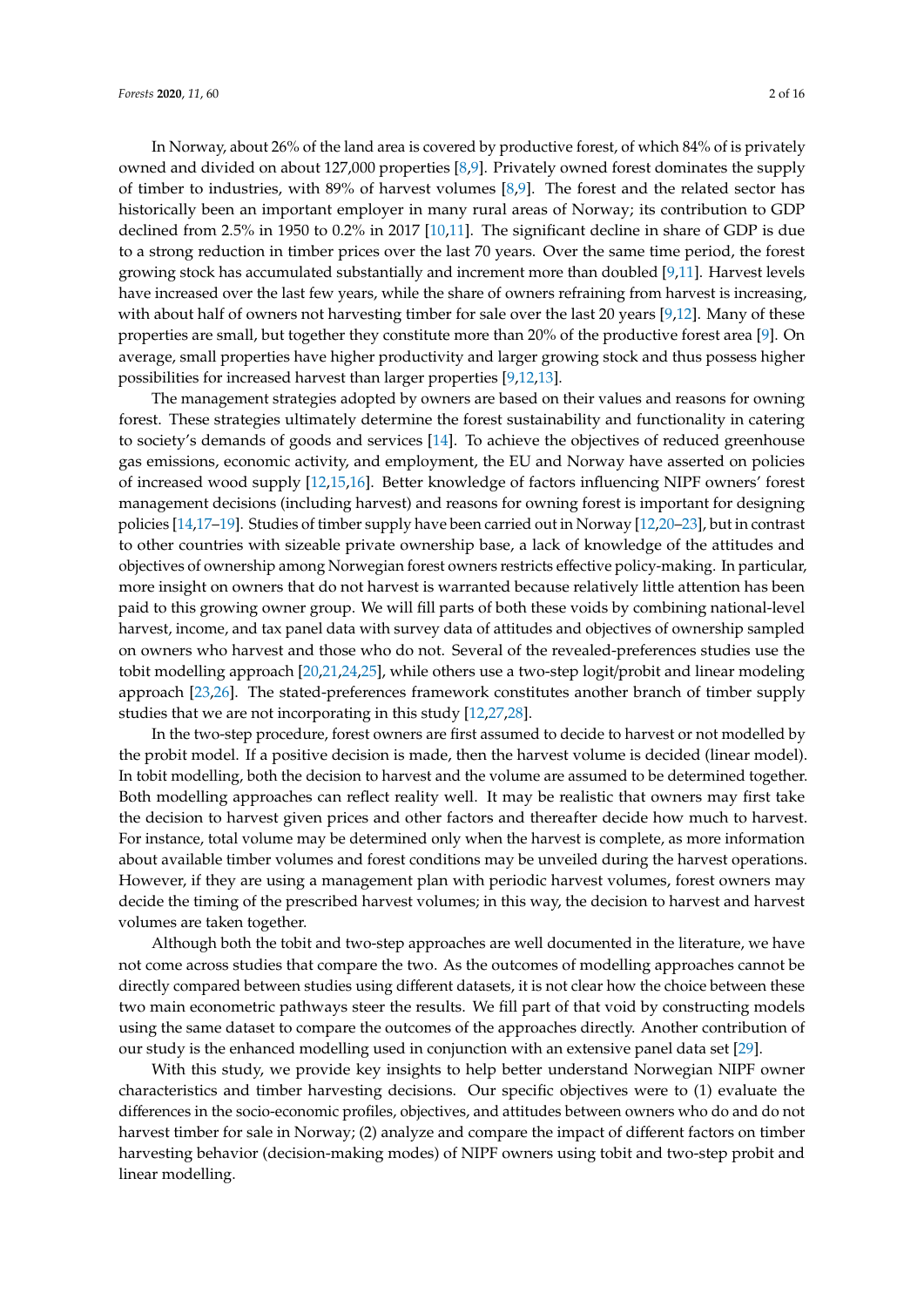The rest of this paper proceeds as follows. In Section [2,](#page-2-0) we draw the hypotheses based on the literature review. Section [3](#page-4-0) provides an overview of the theoretical background and econometric modelling techniques used to analyze the timber harvest behavior of NIPF owners. The results are presented in Section [4,](#page-6-0) while the implications of the results are discussed in Section [5](#page-9-0) and conclusions are drawn in Section [6.](#page-11-5)

#### <span id="page-2-0"></span>**2. Literature Review and Hypotheses**

The decision of forest owners to harvest/not harvest timber is guided by many factors [\[12](#page-12-4)[,30–](#page-12-20)[32\]](#page-13-0). Among many variables, timber price, forest size, distance to property, ownership objectives, policy awareness, membership in a forest organization, and socio-economic factors such as age, gender, education, income, and net wealth have been emphasized in the following studies [\[22,](#page-12-21)[31,](#page-12-22)[33–](#page-13-1)[35\]](#page-13-2). However, their reported magnitude and statistical significance on timber harvesting intentions and intensities are not consistent across studies [\[30,](#page-12-20)[36\]](#page-13-3). For instance, timber price was found to affect NIPF owners' harvesting behavior significantly in several studies [\[18,](#page-12-23)[19,](#page-12-10)[21](#page-12-13)[,22\]](#page-12-21), while other studies found no or ambiguous response of NIPF owners to timber prices [\[27](#page-12-17)[,37\]](#page-13-4).

Forest property size has been stressed as an essential factor influencing NIPF owners' harvesting choices in many studies, although the direction and impact may vary based on the forest conditions [\[12,](#page-12-4)[17,](#page-12-9)[33\]](#page-13-1). A positive association between the size of the forest land and NIPF owners' intention to harvest timber was reported by [\[34\]](#page-13-5) and [\[21\]](#page-12-13) in the USA and Norway, respectively.

Increasing age restricts the interest of forest owners in timber harvesting because of their reduced requirement for income and the intention to sell or transfer the forest property in the near future [\[17](#page-12-9)[,23](#page-12-12)[,30](#page-12-20)[,38–](#page-13-6)[40\]](#page-13-7). Conversely, a study conducted in Mississippi, USA found that older NIPF owners were more likely to supply woody biomass compared to younger landowners [\[41\]](#page-13-8). Concerning gender, [\[42\]](#page-13-9) in Finland observed that female owners harvested 30% less timber than male owners, but harvested larger quantities when they did. The distance to forest property from the owner's residence is inversely related to timber harvest due to weaker motivations for ownership [\[39,](#page-13-10)[43\]](#page-13-11).

The higher level of income provides an opportunity for acquiring more forests and advanced equipment to improve harvesting efficiency, resulting in higher financial gains, and income may be positively related to intentions to make income from the forest. Therefore, a higher income may increase the probabilities of engaging in timber harvesting [\[17](#page-12-9)[,37,](#page-13-4)[44\]](#page-13-12). On the other hand, other sources of income reduce the importance of timber. Hence, owners tend to prioritize conservation or recreation values in comparison to harvest [\[20](#page-12-11)[,42,](#page-13-9)[45\]](#page-13-13). The above statements signify an ambiguous income–harvest relationship for forest owners [\[12\]](#page-12-4).

In a study conducted by [\[17\]](#page-12-9), education level had a significant impact on the willingness to harvest, with a marginal effect of 28%. This signifies that education enhances knowledge and understanding of forests as resources among forest owners. Studies by [\[23\]](#page-12-12) and [\[46\]](#page-13-14) in Norway and Sweden, respectively, found that owners with higher education harvested more. Conversely, [\[47\]](#page-13-15) in Canada and [\[48\]](#page-13-16) in Finland observed that forest owners with higher education attached greater importance to aesthetic and conservation values than to harvesting.

Public policies like forestry assistance and incentive programs are often designed to motivate owners to actively manage forest land [\[49](#page-13-17)[,50\]](#page-13-18). The main policy instrument in Norway is the "Forest Fund". Forest owners have to set to aside a self-selected share between 4% and 40% of the forestry gross income for this fund. No tax is levied on the amount deposited in the fund, but if the forest owner decides to invest this amount in forestry activity, only 15% will be taxed [\[51\]](#page-13-19). The tax waiver assistance results in higher after-tax income and incentivizes maintaining or establishing new stands [\[12\]](#page-12-4). Therefore, we hypothesized that NIPF owners with greater knowledge of the Forest Fund would be more positive towards timber harvesting.

The reasons and objectives for owning forest property contribute significantly to the decision making of forest owners towards managing forests [\[52\]](#page-13-20). Forest owners' higher preference for non-timber benefits compared to timber harvesting is highlighted in many studies [\[17,](#page-12-9)[26,](#page-12-16)[53\]](#page-13-21). Similarly, authors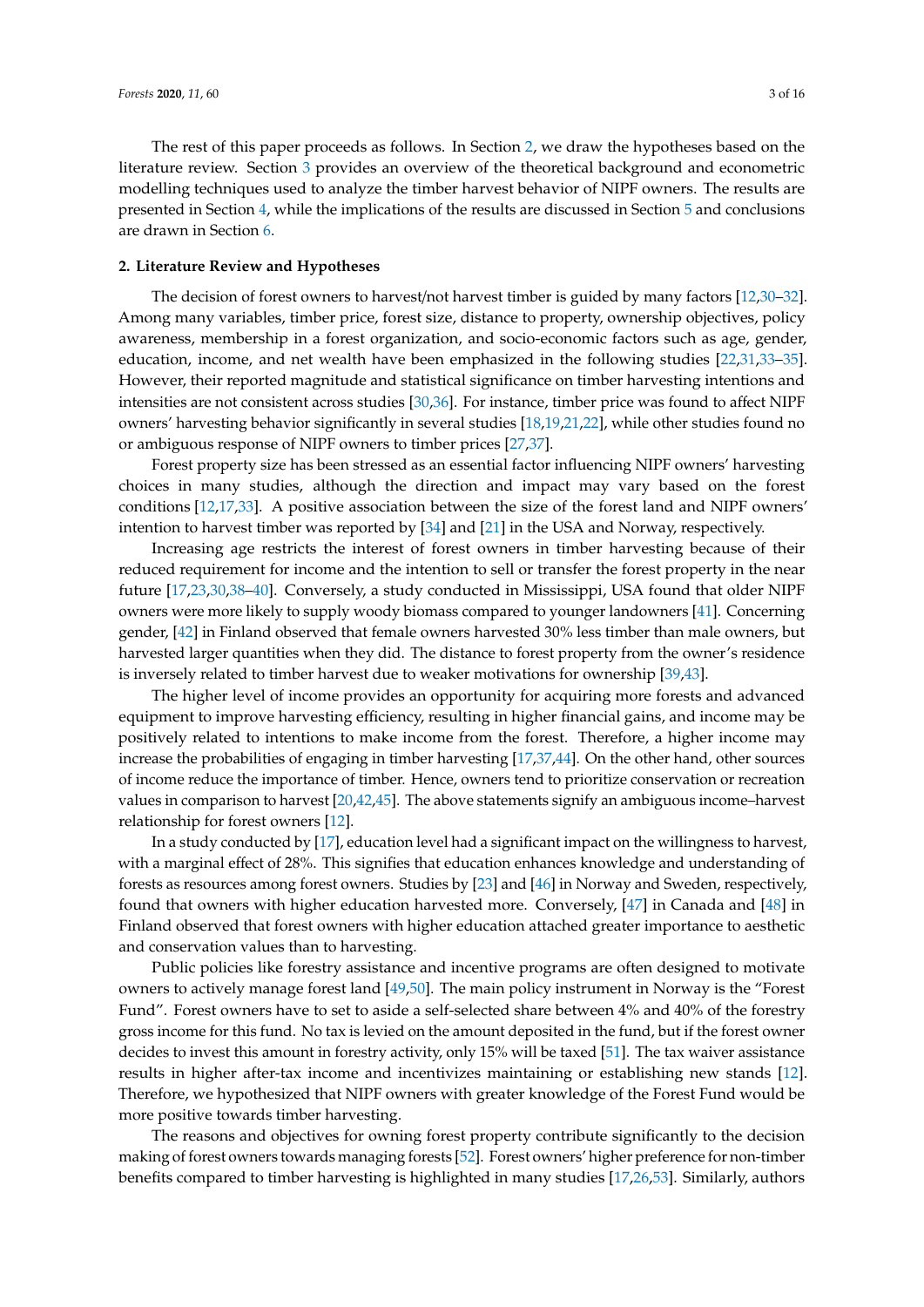in [\[54\]](#page-13-22) also reported that owners' forest management objective was to prioritize conservation or environment protection over the production of wood.

Based on the literature, we hypothesized that the factors specified in Table [1](#page-3-0) impact timber supply.

<span id="page-3-0"></span>**Table 1.** Description of variables (dependent and independent; type of variable) and expected relationship used in the empirical models examining non-industrial private forest owners' decision to harvest timber in Norway.

| Variable (Type)                                                           | Description                                                                                                                                                                                                  | <b>Type of Variable</b>                                                        | <b>Expected Relationship</b><br>$(Y_{it})/(Y'_{it})/(T_{it})$ |
|---------------------------------------------------------------------------|--------------------------------------------------------------------------------------------------------------------------------------------------------------------------------------------------------------|--------------------------------------------------------------------------------|---------------------------------------------------------------|
|                                                                           | Dependent variables                                                                                                                                                                                          |                                                                                |                                                               |
| Harvest $(Y_{it})^*$                                                      | Dependent variable (binary) for probit model indicate that if timber<br>harvested for sale = $1$ ; Not harvested = $0$                                                                                       | Dichotomous                                                                    |                                                               |
| Harvest_m <sup>3</sup> ha <sup>-1</sup> year <sup>-1</sup><br>$(Y'_{it})$ | Dependent variable (continuous) for linear model. Linear model<br>includes only the forest owners' harvested timber for sale (natural<br>logarithm (LN) transformed).                                        | Rational number                                                                |                                                               |
| Harvest_m <sup>3</sup> ha <sup>-1</sup> year <sup>-1</sup><br>$(T_{it})$  | Dependent variable (censored) for tobit model, includes all forest<br>owners, where 0 values imply forest owners did not harvest any timber<br>in a given year (LN transformed).<br>Independent variables    | Rational number                                                                |                                                               |
| Age                                                                       | Age of forest owner (years) (2003-2012)                                                                                                                                                                      | Natural number                                                                 | $-/-/-$                                                       |
| Gender                                                                    | $male = 1$ , female = 2                                                                                                                                                                                      | Dichotomous                                                                    | $+/+/+$                                                       |
| General education<br>Size of forest property                              | Primary and secondary = $0$ , higher (bachelor, master, doctorate) 1<br>Size of property in decares $(1 ha = 10 dec)$ (LN transformed)                                                                       | Dichotomous<br>Rational number                                                 | $+/+/+$<br>$+/-/+$                                            |
| Distance from the<br>property                                             | Distance between forest land and the residence (km) (LN transformed)                                                                                                                                         | Rational number                                                                | $-/-/-$                                                       |
| Gross income <sub>it</sub>                                                | Annual gross income before tax (sum of salaries, pensions, income from<br>self-employment and capital) from 2003-2012 (from Statistics Norway)<br>in millions (Norwegian krone) NOK (adjusted for inflation) | Rational number                                                                | $?$ /?/?                                                      |
| Taxable net wealth <sub>it</sub>                                          | Taxable net wealth 2003-2012 (from Statistics Norway) in millions NOK<br>(adjusted for inflation)                                                                                                            | Rational number                                                                | $?$ /?/?                                                      |
| Real timber prices <sub>it</sub>                                          | NOK per m <sup>3</sup> from year 2003–2012 (adjusted for inflation)                                                                                                                                          | Rational number                                                                | $+/+/+$                                                       |
| Knowledge of the forest<br>fund                                           | 1 if answered "Yes some or very much knowledge of "forest fund", 0 if<br>answered "No knowledge"                                                                                                             | Dichotomous                                                                    | $+/+/+$                                                       |
| Visits to forest land for<br>activity                                     | 1 if owner visited land "more than once over the last 12 months", 0 for<br>"No visits"                                                                                                                       | Dichotomous                                                                    | $+/+/+$                                                       |
| Interest in buying more<br>forests                                        | 1 if answered "Very or slightly interested to the question about buying<br>more forests, otherwise 0 for "Not interested"                                                                                    | Dichotomous                                                                    | $+/+/+$                                                       |
| Plan to sell/transfer                                                     | 1 if answered "Yes" on the question on planning to transfer to<br>family/sell the property within ten years and 0 for "No specific plans"                                                                    | Dichotomous                                                                    | $+/+/+$                                                       |
| Nature                                                                    | How important reason for owning forest is "The forest provides me the<br>opportunity of nature experiences"                                                                                                  |                                                                                |                                                               |
| Protection                                                                | How important reason for owning forest is "The forest provides me the<br>opportunity to protect and preserve nature's diversity"?                                                                            |                                                                                |                                                               |
| Conservation                                                              | How important reason for owning forest is "The forest is first and<br>foremost a nature conservation object for me"                                                                                          | ** Ordinal 4-point: Not<br>important at all (1);<br>slightly important (2); of |                                                               |
| Income                                                                    | How important reason for owning forest is "My forest provides me<br>income"?                                                                                                                                 | relatively great                                                               |                                                               |
| Economic security                                                         | How important reason for owning forest is "My forest provides me<br>economic security"                                                                                                                       | importance (3); of<br>decisive importance (4)                                  |                                                               |
| Investment                                                                | How important reason for owning forest is "My forest is an investment<br>object for me"?                                                                                                                     |                                                                                |                                                               |
| Environmental                                                             | How important reason for owning forest is "The forest is part of the<br>environment where I live or spend my leisure time"?                                                                                  |                                                                                |                                                               |
| Hunting                                                                   | How important reason for owning forest is "The forest provides me the<br>opportunity to hunt"?                                                                                                               |                                                                                |                                                               |
| Intrinsic                                                                 | How important reason for owning forest is "My forest has an intrinsic<br>value for me (e.g., as part of a family farm or that I am a forest owner)"?                                                         |                                                                                |                                                               |
| Inheritance                                                               | How important reason for owning forest is "My forest will be inherited<br>by close family"?                                                                                                                  |                                                                                |                                                               |
| Relax                                                                     | How important reason for owning forest is "In my forest I can relax,<br>find silence and contemplate"?                                                                                                       |                                                                                |                                                               |
| Native                                                                    | How important reason for owning forest is "I keep contact with my<br>native area through my forest"?                                                                                                         |                                                                                |                                                               |
| Social objectives                                                         | Intrinsic + Inheritance                                                                                                                                                                                      | Ordinal (2 to 8)                                                               | ???                                                           |
| Financial objectives                                                      | Income + Economic security + Investment                                                                                                                                                                      | Ordinal (3 to 12)                                                              | $+/+/+$                                                       |
| Conservation objectives                                                   | Protection + Conservation                                                                                                                                                                                    | Ordinal (2 to 8)                                                               | $-/-/-$                                                       |
| Recreation objectives                                                     | Environment + Hunting + Nature + Relax                                                                                                                                                                       | Ordinal (4 to 16)                                                              | $-/-/-$                                                       |

\* *i* and *t* represent individual (forest owner) and time period (year), respectively. \*\* The broader categories—i.e., Social, Financial, Conservation, and Recreation variables—were constructed by grouping ordinal 4-point variables, due to the high correlation between the original variables. The groupings led to the change of scale represented in the table. In the analyses, the new variables were treated as continuous, as is commonly done in this kind of survey analysis [\[12\]](#page-12-4).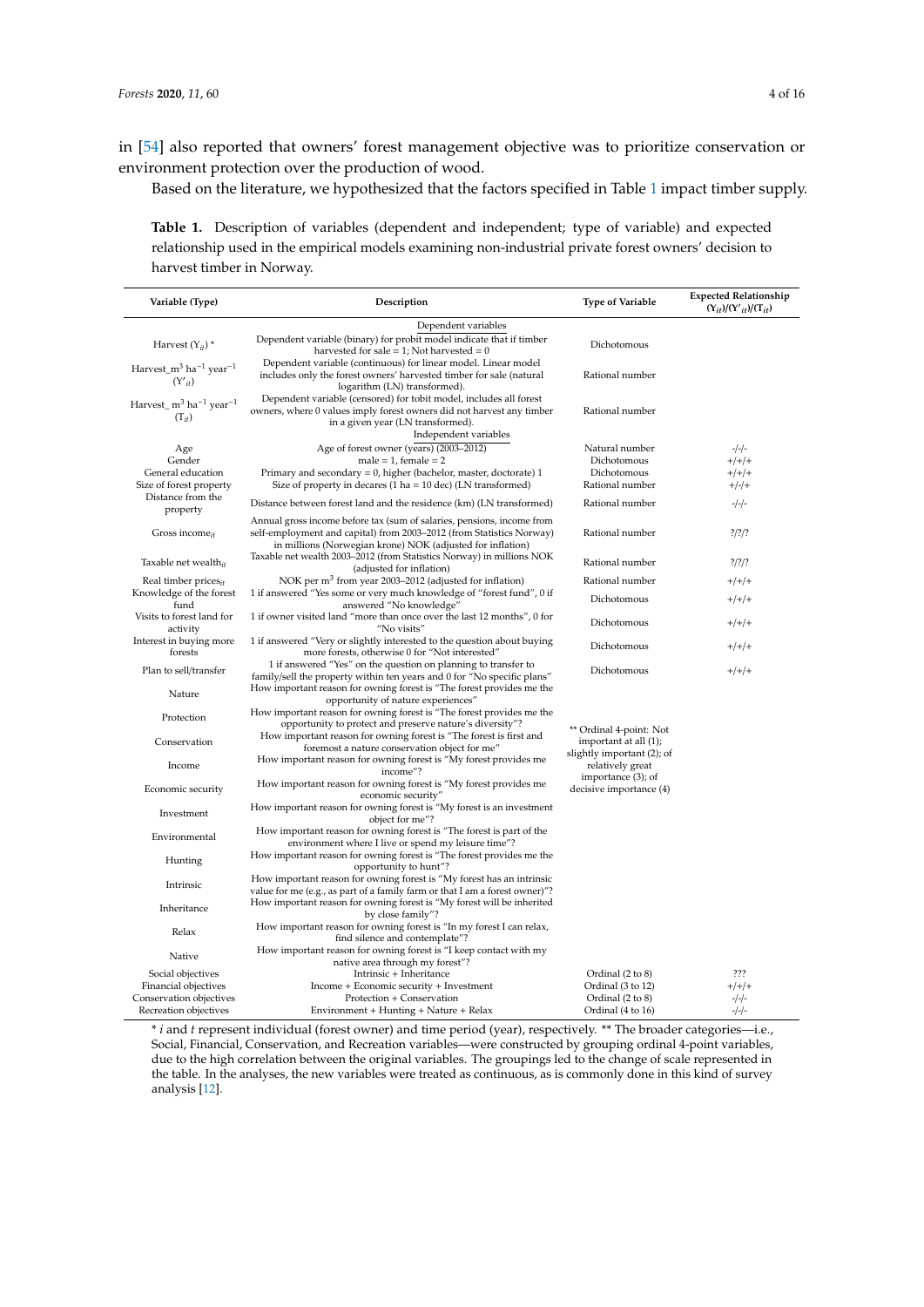## <span id="page-4-0"></span>**3. Methods**

#### *3.1. Survey Database*

In this survey, we created two populations of private individual forest owners: *Active owners* and *Inactive owners*. Private forest owners having more than 2.49 hectares of forest property were included in this study [\[12\]](#page-12-4). This is because Statistics Norway categorizes only private forest owners with more than 2.49 hectares of forest property into different size classes. Active owners were defined as those having harvested more than  $5 \text{ m}^3$  of timber for sale, whereas Inactive owners were those that harvested less than 5 m $^3$  timber in total from 1998 to 2012 (technical assumption for timber harvest set by Statistics Norway). Three strata dimensions were used to create the samples—activity (Active/Inactive), county (18), and size class (8). The county Finnmark was not included in the study because most of forest land is publicly owned.

Out of the populations of 55,965 Active and 72,147 Inactive owners, two gross samples of 1500 and 1650, respectively, were collected by Statistics Norway, the national body for surveys and statistics [\[12\]](#page-12-4). All records of forest owners in Norway are maintained by this agency. The questionnaire for Active forest owners was first developed and thereafter altered to accommodate Inactive forest owners in collaboration with Statistics Norway [\[12\]](#page-12-4). The Total Design Method [\[55\]](#page-14-0) framework was employed in the administration of the survey. The respondents were also asked questions about ownership objectives and attitudes alongside demographic information. A panel data set for the years 2003–2012 of forest area, harvest, and income figures from the nationwide property and tax registers was appended with data from the questionnaires. For more details on the sampling, see [\[12\]](#page-12-4).

## *3.2. Theoretical and Statistical Modelling Framework*

NIPF landowners are described as maximizing utility rather than profit [\[17,](#page-12-9)[36\]](#page-13-3). This study modelled NIPF owners' decisions as utility-maximizing choices explained by a set of observable owner-specific factors [\[17,](#page-12-9)[33,](#page-13-1)[56\]](#page-14-1). The set of observable factors determining timber harvesting were assumed to be a set of four vectors: forest owner characteristics, ownership characteristics, management characteristics, and timber prices. Hence, in our study the forest owner utility model for timber harvesting possesses a deterministic component and a random error term and can be expressed as [\[18,](#page-12-23)[57\]](#page-14-2):

$$
U_{it} = f(O, P, M, T) + e_{it}, \qquad (1)
$$

where *U<sup>i</sup>* is owner *i*'s utility in period *t* of harvesting or not and *O*, *P*, *M*, and *T* are vectors of factors influencing the decision to harvest or not: of forest owner characteristics (*O*), property characteristics (*P*), management characteristics (*M*), and timber price (*T*), and *e* is a random error term.

Two statistical pathways were carried out: first, a two-stage regression analysis with a binary probit and linear regression, and then a tobit (censored) regression analysis, where the dependent variable is censored (with zero values) and continuous. Tobit models predict the simultaneous decision of whether to harvest and how much to harvest [\[40,](#page-13-7)[58,](#page-14-3)[59\]](#page-14-4). The tobit model has more information associated with it compared to the probit model [\[22](#page-12-21)[,25](#page-12-15)[,60\]](#page-14-5).

Binary probit regression examines the relationships between categorical data versus a binary response. The variable *Y*, a binary choice denoting differences in utility between being willing to harvest timber  $(U_{1i})$  and not  $(U_{0i})$ , is unobserved but related to the observed dependent variables. In our binary probit regression model the dependent variable takes the value of "1" if the respondent harvested timber in a given year and "0" if the respondent did not. The probit model can be stated as

$$
P(Y_{it} = 1) = \Phi(X_{it}\beta + \varepsilon_{it}),
$$
\n(2)

where  $X_{it}$  and  $\beta$  represent vectors of independent variables and coefficients, respectively,  $\Phi$  denotes the cumulative normal distribution, and  $\varepsilon_{it}$  is the error term [\[12\]](#page-12-4).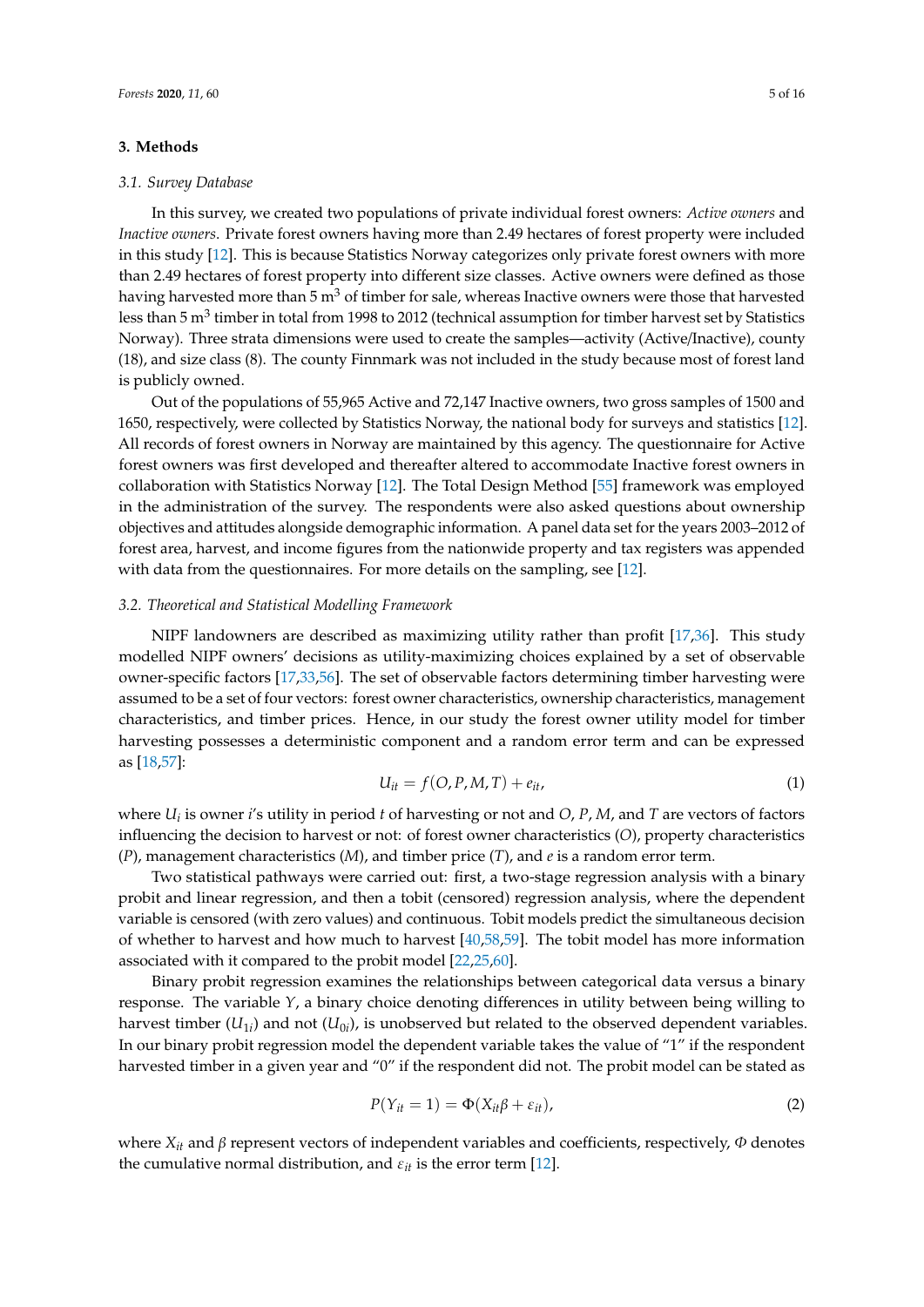Thereafter, we developed a linear regression model for the part of the panel where  $Y_{it} = 1$  in the probit model to estimate the impact of variables on timber harvest volume.

$$
Y'_{it} = X_{it}\gamma + \varepsilon_{it},\tag{3}
$$

*where Y'<sub>it</sub>* is the dependent variable harvest (m<sup>3</sup> ha<sup>-1</sup> year <sup>-1</sup>) supplied by owner *i* in period *t*, *X*<sub>it</sub> is a vector of explanatory variables, and  $\varepsilon_{it}$  is the error varying over *i* and *t*.

In our sample, nearly 85% of the observations on harvest were zero. Hence, the dependent variable was regarded as censored, and the limited dependent variables tobit model was applied [\[61\]](#page-14-6). The tobit model is defined as follows [\[62\]](#page-14-7):

$$
T_{it} = T_{it}^* = \beta' x_{it} + \varepsilon_{it} \quad \text{if the right-hand side is positive,} \quad T_{it} = 0 \text{ otherwise,}
$$
\n
$$
\tag{4}
$$

where  $T_{it}^*$  is the latent potential timber supply,  $T_{it}$  is the observed timber supply (non-negative) of owner *i* in year *t*. *xit* and β are corresponding vectors of independent variables and coefficients, respectively. The error term ε*it* is normally and independently distributed with a mean zero and a common variance [\[22](#page-12-21)[,25\]](#page-12-15).

#### *3.3. Data Check*

The independent variables were checked for correlation and collinearity. Some variables were excluded or grouped from the analysis at the preliminary stage due to a high correlation coefficient (>0.4) (i.e., out of the three variables information on tax deductions, member of forest organization, and knowledge of forest fund, only the latter was included in the models). Later, the variance inflation factor (VIF) was calculated for the independent variables to test for possible multicollinearity [\[63\]](#page-14-8), but none of the independent variables (after elimination or grouping) had VIF values >2, suggesting low multicollinearity.

Data variability was reduced to achieve symmetry in the central distribution, employing logarithmic transformation [\[64,](#page-14-9)[65\]](#page-14-10). Therefore, dependent variables  $Y'_{it}$  and  $T_{it}$  (m<sup>3</sup> ha<sup>-1</sup> year<sup>-1</sup>) and the independent variables (size of forest property, distance from the property, and real timber prices) were log transformed and included in all regression models (Table [1\)](#page-3-0). The distribution was assessed by histograms and scatter plots in R. The assumption of homoscedasticity of errors in the linear and tobit model was rejected, implying the presence of heteroscedasticity (the condition when error term varies across the values of an independent variable). A possible consequence of heteroscedasticity is biased standard errors [\[66\]](#page-14-11). Therefore, we employed the heteroscedasticity covariance matrix procedure [\[66\]](#page-14-11) using the R function vcovHC() to obtain robust standard errors to correct this bias.

In this study, many of the respondents in our sample of Active and Inactive owners did not answer all questions. The issue of receiving incomplete surveys leads to a database with missing information. The missing values in our survey database varied from 5% to 10% across all the variables. The two usual procedures to deal with missing information in datasets are list-wise deletion and multiple imputations. In list-wise deletion the entire respondent with incomplete information is removed from the dataset. The elimination of data will lead to loss of information and may cause biased results [\[67\]](#page-14-12).

Therefore, we employed a multiple imputation procedure to fill the missing values in our dataset [\[68,](#page-14-13)[69\]](#page-14-14). In the imputation method, the value for missing observation is calculated based on the estimates of observed values [\[67](#page-14-12)[,69\]](#page-14-14). We created multiple datasets using the R package *mice* and combined the results of imputed datasets [\[70\]](#page-14-15). Furthermore, imputed datasets were used to perform regression analysis in probit, linear, and tobit models. In the following, all results refer to the imputed datasets. All statistical analyses were performed using R software [\[71\]](#page-14-16).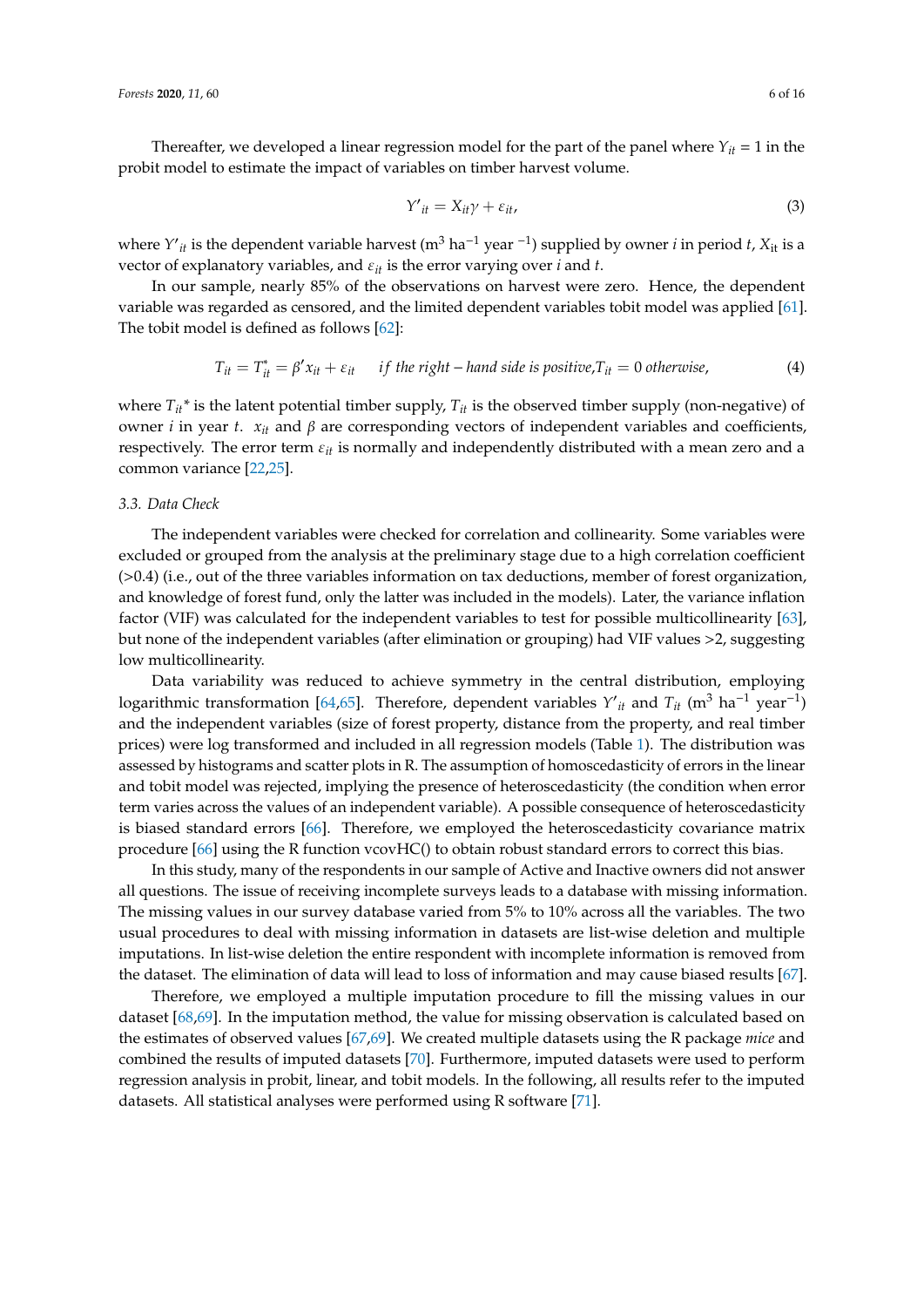## <span id="page-6-0"></span>**4. Results**

## *4.1. Descriptive and Survey Statistics*

Out of the 1500 and 1650 questionnaires sent to Active and Inactive forest owners, 842 and 795 questionnaires were returned, respectively. The adjusted response rates after accounting for non-deliverables and non-responses were 56% and 49% for the Active and Inactive owner samples, respectively. Mean values and standard deviations were calculated for all variables (Table [2\)](#page-6-1). The mean age was 53 years for all NIPF owners, compared to 51.7 years for Active and 55.7 years for Inactive owners. The majority of questionnaires came from male owners (75–77%) for all three classes of Inactive owners, Active owners, and all owners combined. In terms of general education level, no significant difference were observed across activity classes of NIPF owners. Almost 60% of respondents had primary education and 40% of respondents had a bachelor degree or higher. The average holding size varied between 25.2 ha for Inactive to 49.5 ha for both samples and 73.8 ha for Active owners. On average, Inactive NIPF owners had more than twice (78.9 km) the distance between residence and forest property in comparison to Active forest owners (34.4 km). Income and net wealth varied between the owner groups, with means of the individual annual gross income and net wealth averaged over the years 2003–2012 being slightly higher for Active owners (0.48 and 1.08 M (Norwegian krone(NOK);  $1 NOK \approx 0.10$  euro) than Inactive owners (0.44 M NOK and 0.82 M NOK). Furthermore, according to the data, 74% of the Active respondents reported knowledge of the Forest Fund, in contrast to 30% of Inactive owners. Overall, the share of owners who had visited the forest property at least once over the last 12 months ranged from 45% in the Inactive group to 59% among all owners and 73% of the Active group. Among Active owners, 42% planned to sell or transfer the property within the next ten years, compared to 28% of Inactive owners. Additionally, 37% of the Active forest owners reported interest in buying more forests, in contrast to 23% of the Inactive owners.

<span id="page-6-1"></span>**Table 2.** Descriptive statistics (mean values and standard deviations) of the independent variables tested to affect NIPF owners' decision to harvest timber (owners grouped as Active and Inactive based on harvesting activity from the last [1](#page-3-0)5 years). Weighted numbers.  $SD =$  standard deviation. See Table 1 for variable definition.

| Variable                                                               | <b>Inactive Owners</b> |               | <b>Active Owners</b> |               | <b>All Owners</b> |               |
|------------------------------------------------------------------------|------------------------|---------------|----------------------|---------------|-------------------|---------------|
|                                                                        | Mean                   | <b>SD</b>     | Mean                 | <b>SD</b>     | Mean              | <b>SD</b>     |
| Age                                                                    | 55.74                  | 14.07         | 51.72                | 13.71         | 53.73             | 13.89         |
| Gender                                                                 | 1.26                   | 0.43          | 1.24                 | 0.43          | 1.25              | 0.43          |
| General education                                                      | 0.38                   | 0.48          | 0.42                 | 0.50          | 0.40              | 0.49          |
| Size of forest property ha, (LN_ha)                                    | 25.26 (2.48)           | 61.69(1.05)   | 73.88 (3.46)         | 244.45 (1.38) | 49.57 (2.97)      | 153.07 (1.22) |
| Distance from the property, km (LN_KM)                                 | 78.97 (1.73)           | 370.12 (2.06) | 34.47 (1.25)         | 235.25 (1.76) | 56.72 (1.49)      | 302.74 (1.91) |
| Gross Income (M NOK)                                                   | 0.44                   | 0.70          | 0.48                 | 0.62          | 0.46              | 0.66          |
| Taxable net wealth (M NOK)                                             | 0.82                   | 3.46          | 1.08                 | 6.07          | 0.95              | 4.77          |
| Real timber prices NOK per m <sup>3</sup> (LN_NOK per m <sup>3</sup> ) | 285.18 (5.62)          | 66.59(0.24)   | 294.00 (5.66)        | 65.53(0.24)   | 289.64 (5.64)     | 66.06 (0.24)  |
| Knowledge of the forest fund                                           | 0.30                   | 0.45          | 0.74                 | 0.53          | 0.52              | 0.49          |
| Visits to forest land for activity                                     | 0.45                   | 0.49          | 0.73                 | 0.49          | 0.59              | 0.49          |
| Interest in buying more forests                                        | 0.23                   | 0.42          | 0.37                 | 0.48          | 0.30              | 0.45          |
| Plan to sell/transfer                                                  | 0.28                   | 0.45          | 0.42                 | 0.49          | 0.35              | 0.47          |
| Social values                                                          | 3.75                   | 1.39          | 3.85                 | 1.45          | 3.80              | 1.42          |
| Financial values                                                       | 5.44                   | 2.01          | 6.88                 | 2.47          | 6.16              | 2.24          |
| Conservation values                                                    | 4.39                   | 1.67          | 4.33                 | 1.53          | 4.36              | 1.60          |
| Recreation values                                                      | 10.55                  | 3.47          | 11.30                | 3.34          | 10.93             | 3.41          |

The objectives of owning forests varied between the owner groups (Figure [1\)](#page-7-0). The largest differences were found in financial objectives. Overall, 60% of Inactive owners did not see their forest property as an important entity for financial gains, compared to 33% of Active owners. More Inactive than Active owners (15% compared to 6%) categorized intrinsic and heritage (social) objectives as a factor of no importance for owning forest. However, for all owners, recreational and social objectives were the most important of all objectives.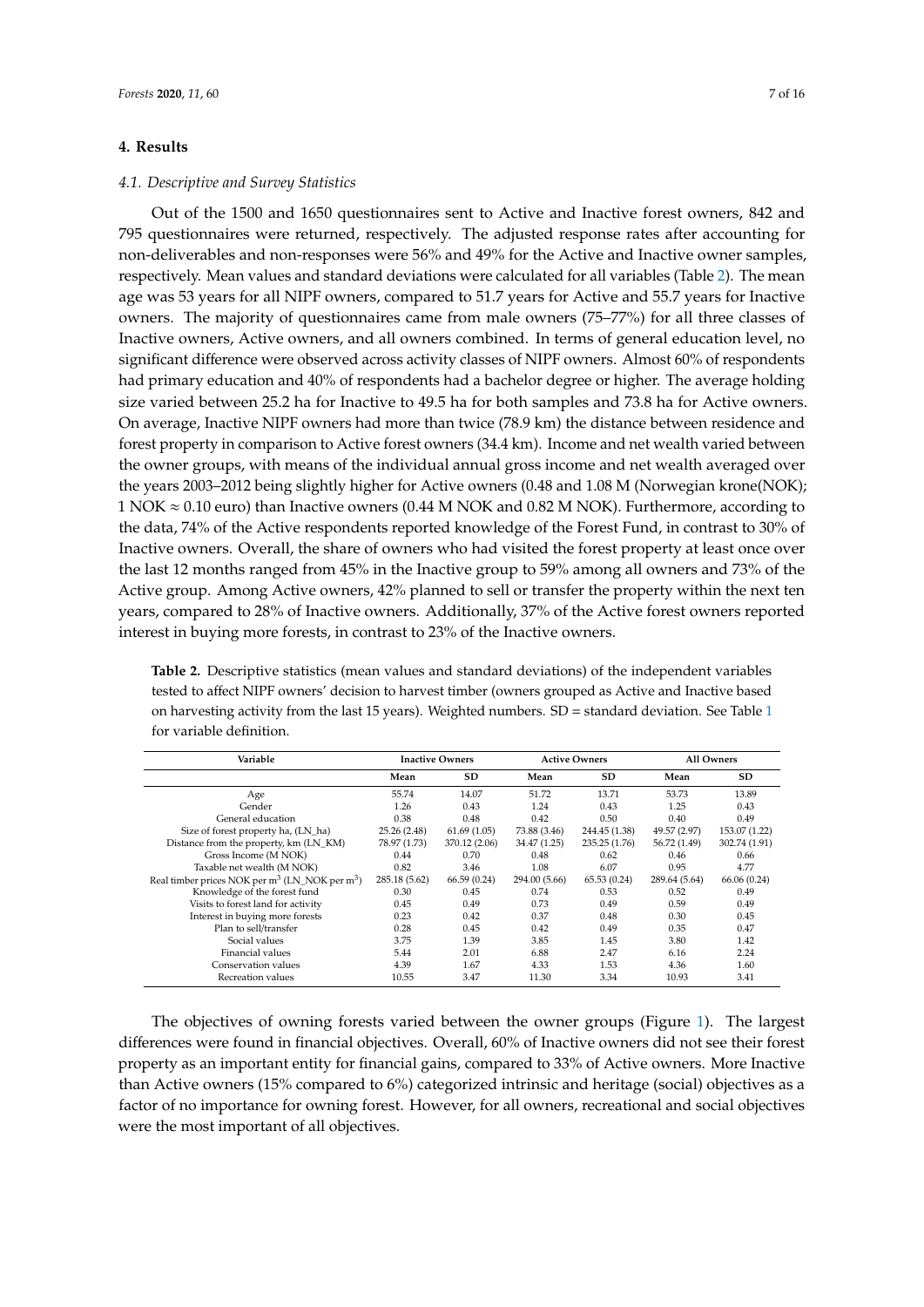<span id="page-7-0"></span>

**Figure 1.** Objectives for owning non-industrial private forest (NIPF) among Active (AT), Inactive (IA), and All owners (AO).

# 4.2. Willingness to Harvest Timber: Regression Analyses

First the two-step probit and linear regression approach was carried out, followed by tobit modeling. Out of the included variables in the probit model, age, income, wealth, and timber price were non-significant (*p*-value > 0.05) (Table 3). Forest owners with higher education and with interest in buying more forest property were more responsive to harvesting. In addition, the forest owners possessing thorough knowledge of Forest Fund were more willing to harvest timber compared to others with no knowledge. Forest owners owning forests for financial gains/economic security and others with no knowledge. Forest owners owners for financial gains/economic security and social consideration (inheritance) were statistically significant factors leading forest owners to social consideration (inheritance) were statistically significant factors leading forest owners to harvest. Whereas, owners that designated forests for conservation and recreation objectives were restrictive to timber harvest. Distance to travel from home to forest had a significant negative impact on the observed willingness to harvest.

| Factor                             | Estimate     | Std. Error | <i>p</i> -Value                  | <b>Marginal Effects</b> |
|------------------------------------|--------------|------------|----------------------------------|-------------------------|
| Age                                | $-0.002$     | 0.001      | 0.074                            | $-0.0002$               |
| Gender                             | $0.108**$    | 0.034      | 0.001                            | 0.0136                  |
| General education                  | $0.071*$     | 0.028      | 0.011                            | 0.0091                  |
| Size of forest property            | $0.266$ ***  | 0.010      | $<$ 2 $\times$ 10 <sup>-16</sup> | 0.0343                  |
| Distance from the property         | $-0.040$ *** | 0.008      | $4.43 \times 10^{-14}$           | $-0.0052$               |
| Gross income                       | 0.017        | 0.015      | 0.238                            | $-0.0024$               |
| Taxable net wealth                 | $-0.001$     | 0.001      | 0.373                            | $-0.0100$               |
| Real timber prices                 | 0.024        | 0.060      | 0.687                            | 0.0035                  |
| Knowledge of the forest fund       | $0.830***$   | 0.042      | $<$ 2 $\times$ 10 <sup>-16</sup> | 0.1149                  |
| Visits to forest land for activity | $0.341$ ***  | 0.038      | $<$ 2 $\times$ 10 <sup>-16</sup> | 0.0455                  |
| Interest in buying more forests    | $0.100**$    | 0.030      | 0.040                            | 0.0127                  |
| Plan to sell/transfer              | $0.143$ ***  | 0.028      | $4.13 \times 10^{-7}$            | 0.0187                  |
| Social objectives                  | $0.040$ ***  | 0.011      | 0.0004                           | 0.0050                  |
| Financial objectives               | $0.099$ ***  | 0.007      | $<$ 2 $\times$ 10 <sup>-16</sup> | 0.1243                  |
| Conservation objectives            | $-0.062$ *** | 0.011      | $3.40 \times 10^{-8}$            | $-0.0076$               |
| Recreation objectives              | $-0.020$ *** | 0.005      | $4.09 \times 10^{-10}$           | $-0.0023$               |
| Constant                           | $-3.539$ *** | 0.352      | $<$ 2 $\times$ 10 <sup>-16</sup> |                         |
| Pseudo $R^2$                       | 0.45         |            |                                  |                         |

<span id="page-7-1"></span>Table 3. Parameter estimates and marginal effects of the probit model in the period 2003-2012 ( $N =$ 16,370 over 10 years). 16,370 over 10 years).

\* Significant at 10% level, \*\* Significant at 5% level, \*\*\* Significant at 1% level.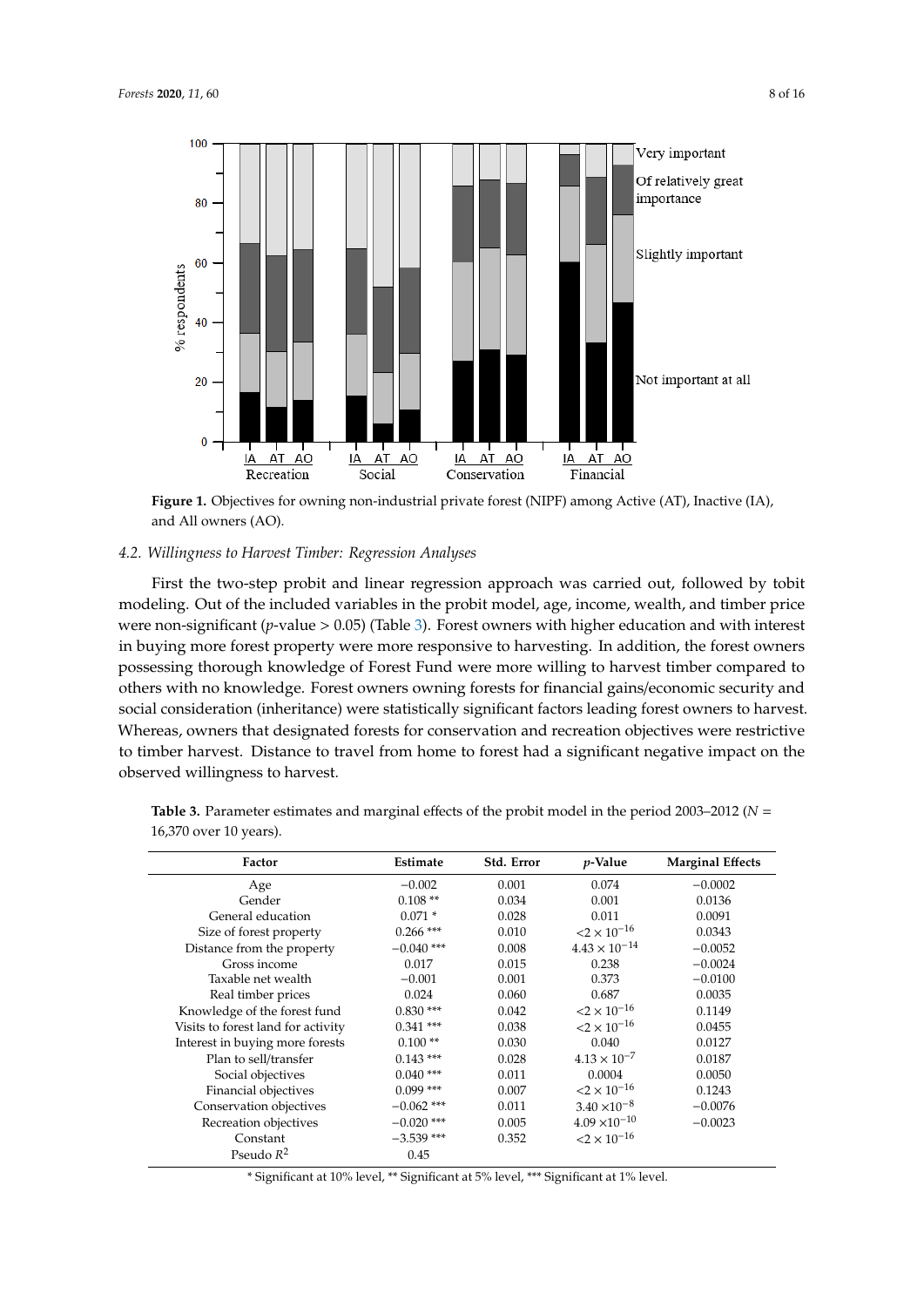We calculated the marginal effects to show the change in the probability of harvest given a 1% change in the explanatory variable, with all other variables held constant [\[37,](#page-13-4)[72\]](#page-14-17). The variables with the largest impacts on the willingness to harvest were knowledge of Forest Fund and financial objectives, with marginal effects of 11% and 12%, respectively. In addition, an increase of 2.718 times the size of productive forest area increased the probability to harvest by 3%.

The second-stage linear model assessed how much timber forest owners harvested, given that they decided to harvest in the first-stage probit model. The model accounted for all forest owners who harvested timber at a given year within the time period 2003–2012, hence excluding owners who did not harvest that year. Contrary to the first part of the analyses, after owners decided to harvest, age and timber price seemed to have an impact on the harvest levels (Table [4\)](#page-8-0). Age inversely influenced the timber harvest, whereas higher timber prices elevated the quantity of harvest. Results from the coefficient size in the linear model imply that the gender factor tended to remain significant in determining harvest volumes even after the owner had decided to harvest according to the probit model. Being a male owner increased the timber supply by 1.48 m<sup>3</sup> ha<sup>-1</sup> compared to female ownership. Higher education and objective of owning forest for financial gains significantly inclined NIPF owners to harvest. Owners with financial objectives harvested 1.1 m<sup>3</sup> ha<sup>-1</sup> year<sup>-1</sup> more timber than others. Interest in buying more forest as well as social and conservation objectives were statistically insignificant variables. However, recreation objectives and forest property area significantly influenced the harvest volumes, in the inverse direction. Timber harvest was reduced by 7% with a 10% increase in productive forest area. The variables taxable net wealth and income significantly and positively influenced timber supply. Timber harvest rose in the range of 1.02 to 1.25 m<sup>3</sup> ha<sup> $-1$ </sup> with an increase of 1% in net wealth and income. The elasticities for wealth and income were observed as 0.02 and 0.10, respectively. Finally, timber price was significant with an elasticity of 1.18, indicating that 1% increase in timber price elevated timber harvest by 1.18%.

| Factor                             | Estimate     | Std. Error | <i>p</i> -Value                  |
|------------------------------------|--------------|------------|----------------------------------|
| Age                                | $-0.007**$   | 0.002      | 0.001                            |
| Gender                             | $0.392$ ***  | 0.064      | $1.110 \times 10^{-9}$           |
| General education                  | $0.255$ ***  | 0.566      | $7.009 \times 10^{-6}$           |
| Size of forest property            | $-0.739$ *** | 0.022      | $<$ 2 $\times$ 10 <sup>-16</sup> |
| Distance from the property         | $0.062$ ***  | 0.017      | 0.0003                           |
| Gross income                       | $0.224$ ***  | 0.065      | 0.0006                           |
| Taxable net wealth                 | $0.020$ ***  | 0.003      | $1.622 \times 10^{-10}$          |
| Real timber prices                 | $1.176$ ***  | 0.128      | $<$ 2 $\times$ 10 <sup>-16</sup> |
| Knowledge of the forest fund       | 0.133        | 0.130      | 0.305                            |
| Visits to forest land for activity | 0.065        | 0.099      | 0.507                            |
| Interest in buying more forests    | $-0.079$     | 0.067      | 0.240                            |
| Plan to sell/transfer              | $0.151**$    | 0.054      | 0.006                            |
| Social objectives                  | $-0.029$     | 0.019      | 0.132                            |
| Financial objectives               | $0.104$ ***  | 0.015      | $1.972 \times 10^{-11}$          |
| Conservation objectives            | $-0.023$     | 0.022      | 0.306                            |
| Recreation objectives              | 0.016        | 0.011      | 0.152                            |
| $R^2$                              | 0.38         |            |                                  |

<span id="page-8-0"></span>**Table 4.** Parameter estimates of the linear model in the period 2003–2012 (*N* = 2682) (Dependent variable: m<sup>3</sup> ha<sup>-1</sup>).

\* Significant at 10% level, \*\* Significant at 5% level, \*\*\* Significant at 1% level.

In the tobit model, 7 out of the 16 explanatory variables significantly influenced the timber harvesting behavior of NIPF owners (Table [5\)](#page-9-1). Similar to the probit but contrary to the linear model, knowledge of the Forest Fund and frequent visits to forest inclined forest owners more towards timber harvest. Gender and owning forest for financial gains significantly influenced harvesting behavior across all three statistical models. In the tobit model being a male forest owner and owning forests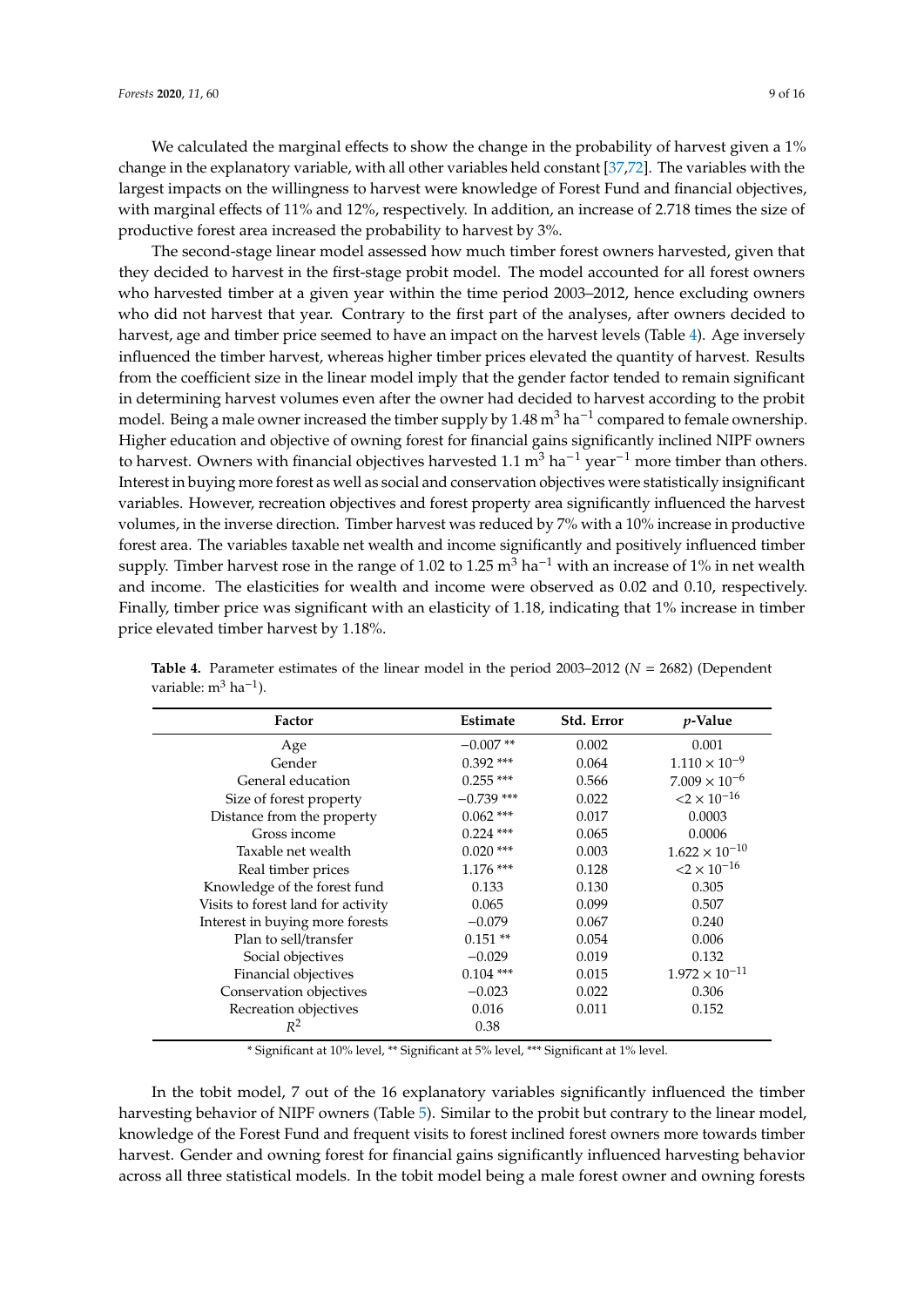for financial objectives elevated the supply of timber by 1.85 m<sup>3</sup> ha<sup>-1</sup> and 1.25 m<sup>3</sup> ha<sup>-1</sup>, respectively. Whereas owners valuing the forests for conservation objectives restricted timber harvesting to 1.23 m<sup>3</sup> ha<sup>-1</sup> less than other owners. Additionally, NIPF owners visiting more than once over the last 12 months harvested more timber (2.23 m<sup>3</sup> ha<sup>-1</sup>) compared to owners with no visits. Higher timber prices and income attributes inclined owners to harvest, like in the linear model. With a 1% increase in forest owner income, the supply of timber could be raised by 1.35 m<sup>3</sup> ha<sup>-1</sup>. A timber price increase of 1% resulted in an increase in the harvest level of 0.66%. Lastly, in the tobit model, contrary to the probit and linear model, forest area, distance to forest property, and education were not significant in determining harvesting behavior of forest owners.

| Variable                           | <b>Estimate</b> | Std. Error | <i>p</i> -Value                  |
|------------------------------------|-----------------|------------|----------------------------------|
| Age                                | $-0.009$        | 0.005      | 0.060                            |
| Gender                             | $0.618**$       | 0.196      | 0.001                            |
| General education                  | 0.153           | 0.147      | 0.299                            |
| Size of forest property            | 0.106           | 0.089      | 0.238                            |
| Distance from the property         | $-0.071$        | 0.043      | 0.098                            |
| Gross income                       | $0.288$ ***     | 0.069      | $3.209 \times 10^{-5}$           |
| Taxable net wealth                 | $-0.197$        | 0.709      | 0.781                            |
| Real timber prices                 | $0.658***$      | 0.199      | 0.0009                           |
| Knowledge of the forest fund       | $2.512***$      | 0.258      | $<$ 2 $\times$ 10 <sup>-16</sup> |
| Visits to forest land for activity | $0.804$ ***     | 0.222      | 0.0003                           |
| Interest in buying more forests    | 0.192           | 0.198      | 0.331                            |
| Plan to sell/transfer              | 0.212           | 0.139      | 0.1291                           |
| Social objectives                  | 0.110           | 0.062      | 0.077                            |
| Financial objectives               | $0.229$ ***     | 0.042      | $4.822 \times 10^{-8}$           |
| Conservation objectives            | $-0.179$ ***    | 0.046      | 0.0001                           |
| Recreation objectives              | $-0.040$        | 0.031      | 0.163                            |
| Constant                           | $-12.098$ ***   | 2.986      | $5.134 \times 10^{-5}$           |
| Pseudo $R^2$                       | 0.09            |            |                                  |
| Log-likelihood                     | $-6999.85$      |            |                                  |

<span id="page-9-1"></span>

| Table 5. Parameter estimates of the tobit model in the period 2003–2012 ( $N = 16,370$ over 10 years). |  |
|--------------------------------------------------------------------------------------------------------|--|
|--------------------------------------------------------------------------------------------------------|--|

\*\* Significant at 5% level, \*\*\* Significant at 1% level.

## <span id="page-9-0"></span>**5. Discussion**

NIPF owners possess a vast proportion of productive forest and play a paramount role in the sustainability of forests and the forest sector in Norway [\[73\]](#page-14-18). However, a total of about 22% of the productive forest area had no timber harvest for sale during the last twenty years [\[8,](#page-12-0)[9\]](#page-12-1). In-depth analyses of factors influencing NIPF owners' forest management decisions are warranted to formulate efficient policies that encourage sustainable supply of timber and non-timber services [\[17\]](#page-12-9). Our study used a statistical approach to encompass the observed behavior of forest owners at different stages in the timber harvesting decision-making in Norway.

Forest area was significant in the probit and linear models, but with different sign and inversely related to timber harvest intensity in the linear model. The forest area was inversely related to timber supply because of the higher productivity and larger growing stock recorded on the smaller properties [\[9,](#page-12-1)[12](#page-12-4)[,13\]](#page-12-5). The finding that forest property size affects harvesting decisions is consistent with earlier findings [\[21](#page-12-13)[,27](#page-12-17)[,74\]](#page-14-19). We found that gender was a significant factor influencing timber harvesting across all models. In European and many other countries, significant gender differences are observed among private forest owners [\[73,](#page-14-18)[75,](#page-14-20)[76\]](#page-14-21). Female forest owners place more emphasis on conservation values than their male counterparts, and hence are less inclined towards harvesting [\[45\]](#page-13-13). Compared to male owners, female forest owners have been found to be older across Europe with less competence in forestry [\[76\]](#page-14-21) and low engagement in practical forestry [\[75\]](#page-14-20).

The results support our hypothesis that information on the Forest Fund has a strong significance in motivating NIPF owners towards timber harvesting in Norway. These type of forestry incentives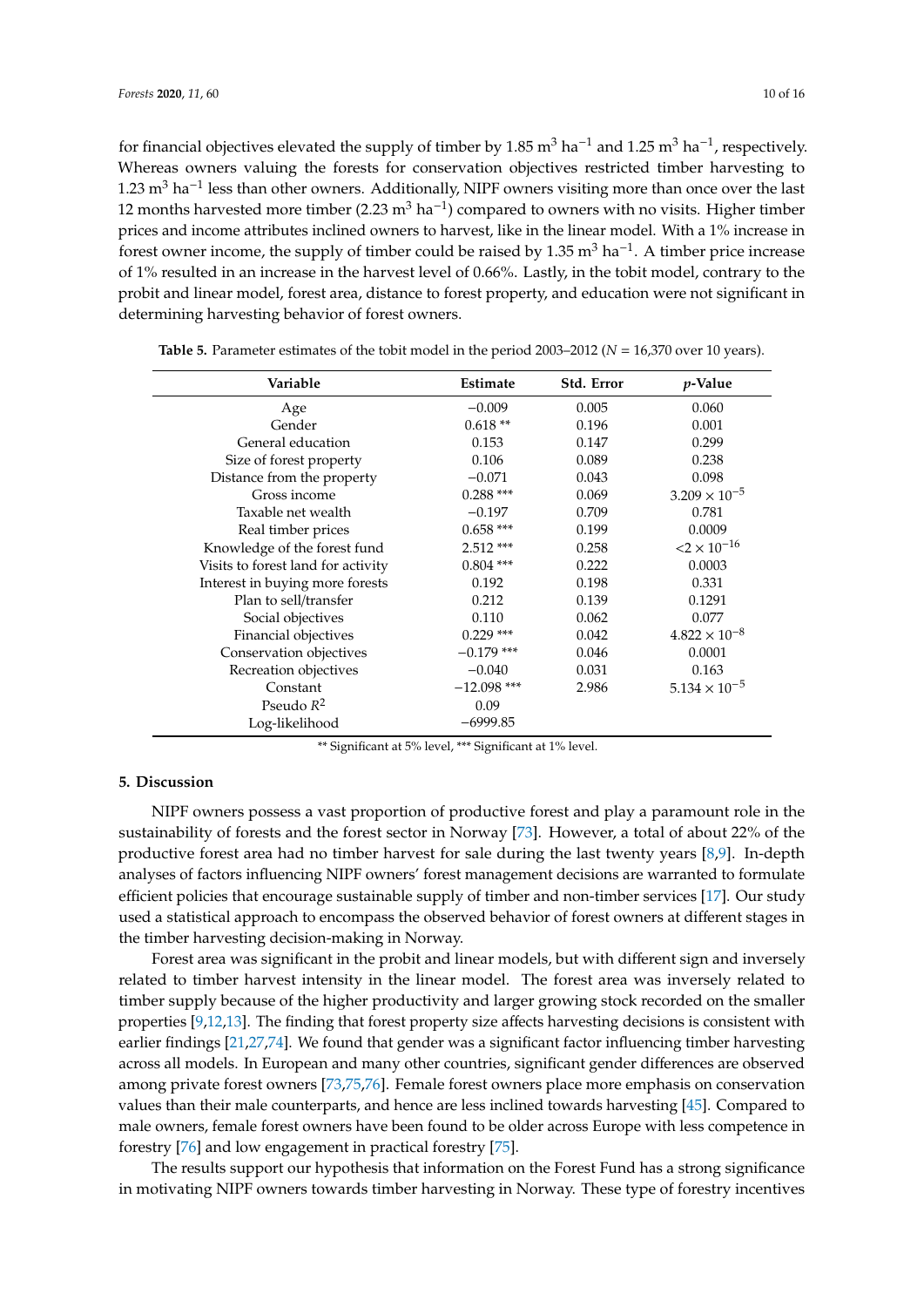are positively influencing timber harvesting activities [\[77](#page-14-22)[,78\]](#page-14-23). Hence, it should be noted that 40% of the forest owners possess a low level of awareness about and participation in these programmes. Sjølie et al. [\[12\]](#page-12-4) found that forest owner organizations were the main source of information for Active owners. Only a small share of Inactive forest owners (17%) were members of the forest organizations in comparison to Active owners (72%). The direction of effects remains to be elucidated, but higher participation in forest organization might raise awareness and encourage activity on forestland. Forest owners with a previous record of harvesting possess a sense of familiarity with forest policies, and hence have fewer reservations about starting a new activity [79-[81\]](#page-14-25). In contrast, forest owners with limited knowledge about the Forest Fund erroneously estimate taxes after timber harvest and the cost of stand establishment after harvesting [\[12,](#page-12-4)[41,](#page-13-8)[82\]](#page-15-0).

The statements that determined ownership objectives in our study are financial security from the timber harvesting. The financial attribute was the strongest separating factor between Active and Inactive NIPF owners. The results support our hypothesis that Active forest owners with economic objectives for managing their forests were positively inclined towards timber harvesting. Our study results are consistent with [\[18,](#page-12-23)[32,](#page-13-0)[52,](#page-13-20)[83\]](#page-15-1), indicating that forest property is considered as an asset by forest owners to attain a sense of financial security and well-being. On the contrary, a number of studies recorded that NIPF owners do not recognize forests for financial security but more for recreation or other non-timber amenities [\[47,](#page-13-15)[84\]](#page-15-2). A total of 50% of Inactive forest owners did not visit their forest property during the last 12 months. The reason could be that a significant number of Inactive owners (21%) in the study were above 70 years of age and many lived far away from their property, which is consistent with findings from other countries [\[26,](#page-12-16)[40,](#page-13-7)[85,](#page-15-3)[86\]](#page-15-4).

The European Union adopted an updated version of its renewable energy directive in 2018 [\[87\]](#page-15-5), committing to cover at least 32% of its energy from renewable sources by 2030. Norway is also covered by this directive, as it is part of the European Economic Area. Forest biomass is expected to contribute significantly to Europe's renewable energy mix towards 2030. Currently, 8% of the total energy and about two-thirds of the bioenergy supplied in the EU stems from biomass; the total bioenergy supply from forests is projected to grow by 2030 [\[88](#page-15-6)[,89\]](#page-15-7). In this regard, the present study contributes to our understanding of the driving forces of timber supply, which may aid authorities in formulating policies that encourage more forest owners towards timber harvesting.

A larger harvest will also contribute to higher economic activities in rural areas and promote viable and sustainable rural communities. This will help to fulfil a core objective of Norway's political agenda—to develop rural areas with proper population settlement patterns distributed over the country [\[82\]](#page-15-0). The same concept is also adopted by the EU through the rural development policy of diversification of economic activity in rural areas [\[90\]](#page-15-8).

In this study, we followed a statistical modelling approach of probit-linear and tobit regression to determine the significance of various variables in different settings of forest owner timber harvesting decision-making. Comparing the modelling approaches, we believe that both the one-step and two-step approaches could realistically reflect forest owner decision-making. These two statistical pathways give two sets of results that vary in their assumptions. The probit/linear model result outcomes are more useful to be employed when harvesting timber is decided as two separate decisions—firstly harvest or not harvest, and secondly the quantity of timber to harvest. Whereas, when both decisions come at once, then results from the tobit model will have more relevance. Therefore, both models have significant contributions based on the situation of the forest owner. Furthermore, it needs to be validated which approach may reflect forest owners' actual decision-making in different settings. This may vary according to the specific situation or forest owner and property characteristics. Better understanding of forest owner decision-making processes is a topic for future studies.

However, the given elasticity of supply with regard to price was very high in the linear model and insignificant in the probit model. In the tobit model, this elasticity was 0.66, about at the expected value consistent with the elasticities reported by previous studies [\[22](#page-12-21)[,26\]](#page-12-16). The higher elasticity in the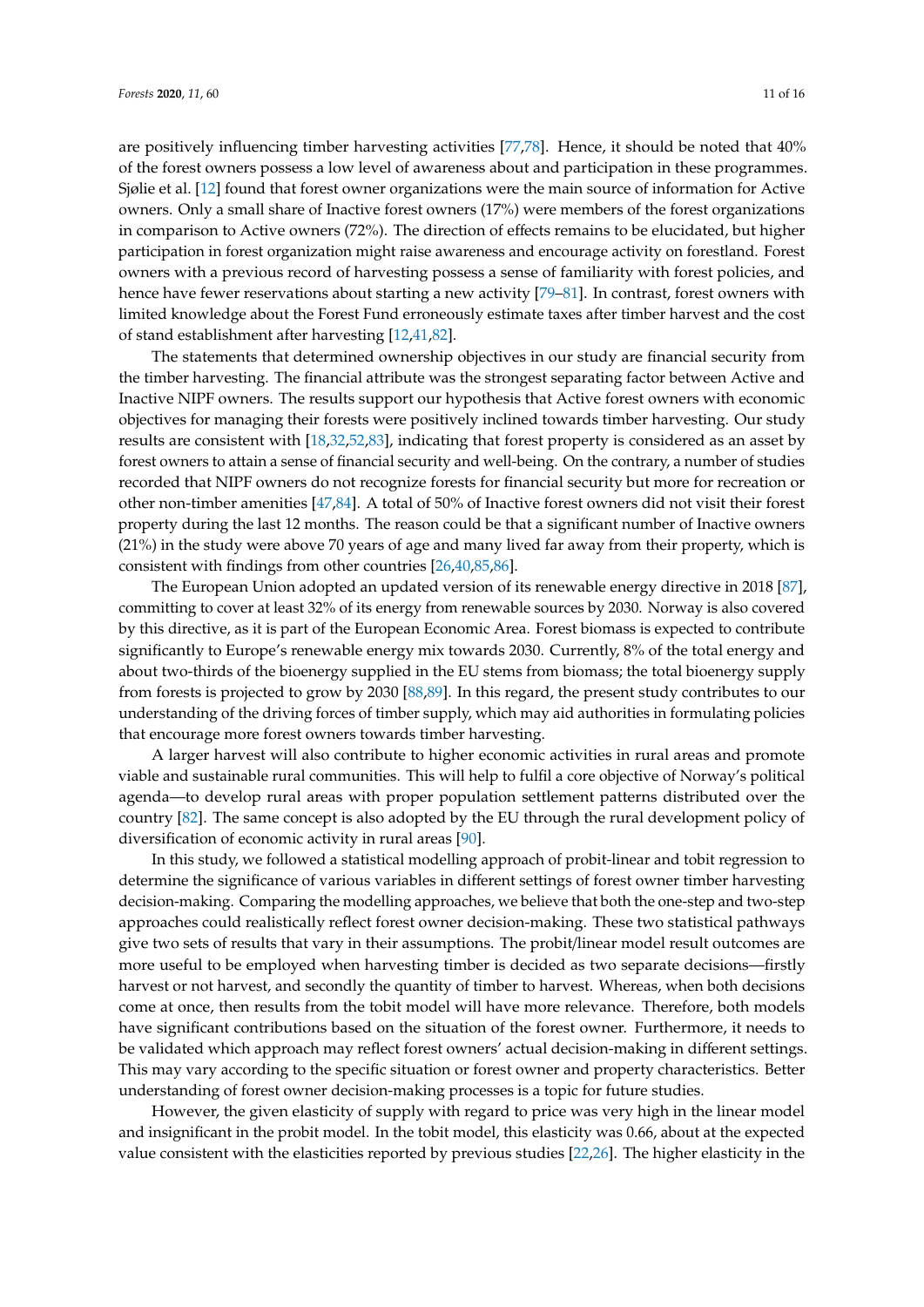linear model may be due to the fact that only positive harvest volumes were included in the model; and thus this elasticity applies to owners who had already made the decision to harvest.

## <span id="page-11-5"></span>**6. Conclusions**

Our study found that forest owners with economic objectives were more inclined to harvest, and that male owners harvested more than female owners. Across all three statistical models applied for the analysis, the two variables gender and economic objectives were observed to be significant in influencing timber harvest, whereas other variables like age, distance to property, timber price, knowledge of the forest fund, and property size also had an impact on harvesting in some models. Both modelling approaches (i.e., probit/linear and tobit) reflect forest owner decision-making. The suitability of the approaches in specific contexts could be further explored, as this study only compared and presented the outcomes of both statistical pathways.

Our study provides detailed insights about the factors influencing the timber harvesting behavior of NIPF owners in Norway. This study also identified the owner groups that may require special attention from forest policymakers and extension services, such as female owners and owners with limited knowledge on forest policy instruments. Policies and information campaigns may be more effective when directed to particular groups of forest owners. Policy-makers should consider these factors for designing effective and efficient forest policy instruments.

**Author Contributions:** Conceptualization: H.K.S. and A.B.; data availability: H.K.S. and B.S.; methodology: A.B. and H.K.S.; data analysis: A.B.; project administration: H.K.S. and B.S.; supervision: H.K.S.; validation: A.B., H.K.S. and B.S.; writing—original draft: A.B.; writing—review and editing: A.B., H.K.S., and B.S. All authors have read and agreed to the published version of the manuscript.

**Funding:** Funding was granted from the Norwegian Ministry of Agriculture and Food, the Faculty of Environmental Sciences and Natural Resource Management, Norwegian University of Life Sciences, and the Faculty of Applied Ecology, Agricultural Sciences and Biotechnology, Inland Norway University of Applied Sciences, and is greatly appreciated.

**Acknowledgments:** Authors are also grateful to Olivier Devineau at the Inland Norway University of Applied Sciences for statistical guidance.

**Conflicts of Interest:** The authors declare no conflicts of interest.

## **References**

- <span id="page-11-0"></span>1. FAO. The State of the World's Forests 2018—Forest Pathways to Sustainable Development. Available online: http://www.fao.org/3/ca0188en/[ca0188en.pdf](http://www.fao.org/3/ca0188en/ca0188en.pdf) (accessed on 27 July 2019).
- <span id="page-11-1"></span>2. Zhang, Y.; Zhang, D.; Schelhas, J. Small-scale non-industrial private forest ownership in the United States: Rationale and implications for forest management. *Silva Fenn.* **2005**, *39*, 378. [\[CrossRef\]](http://dx.doi.org/10.14214/sf.378)
- <span id="page-11-2"></span>3. UN-ECE/FAO. *Forest Resources of Europe, CIS, North America, Australia, Japan, and New Zealand (Industrialized Temperate*/*Boreal Countries): UN-ECE*/*FAO Contribution to the Global Forest Resources Assessment 2000, Geneva Timber and Forest Study Papers*; United Nations: New York, NY, USA, 2000.
- <span id="page-11-3"></span>4. Halder, P.; Paladinić, E.; Stevanov, M.; Orlović, S.; Hokkanen, T.J.; Pelkonen, P. Energy wood production from private forests—Nonindustrial private forest owner' perceptions and attitudes in Croatia and Serbia. *Renew. Sustain. Energ. Rev.* **2014**, *35*, 515–526. [\[CrossRef\]](http://dx.doi.org/10.1016/j.rser.2014.04.038)
- 5. Lindstad, B.H. *A Comparative Study of Forestry in Finland, Norway, Sweden, and the United States, with Special Emphasis on Policy Measures for Nonindustrial Private Forests in Norway and the United States (No. PNW-GTR-538)*; U.S. Department of Agriculture, Forest Service, Pacific Northwest Research Station: Portland, OR, USA, 2002.
- 6. Valente, S.; Coelho, C.; Ribeiroe, C.; Soares, J. Forest Intervention Areas (ZIF): A New Approach for Non-Industrial Private Forest Management in Portugal. *Silva Lusit.* **2003**, *21*, 137–161.
- <span id="page-11-4"></span>7. Živojinović, I.; Weiss, G.; Lidestav, G.; Feliciano, D.; Hujala, T.; Dobšinská, Z.; Lawrence, A.; Nybakk, E.; Quiroga, S.; Schram, U. *Forest Land Ownership Change in Europe. COST Action FP1201 FACESMAP Country Reports, 2015, Joint Volume EFICEEC-EFISEE Research Report*; University of Natural Resources and Life Sciences: Vienna (BOKU), Austria, 2015.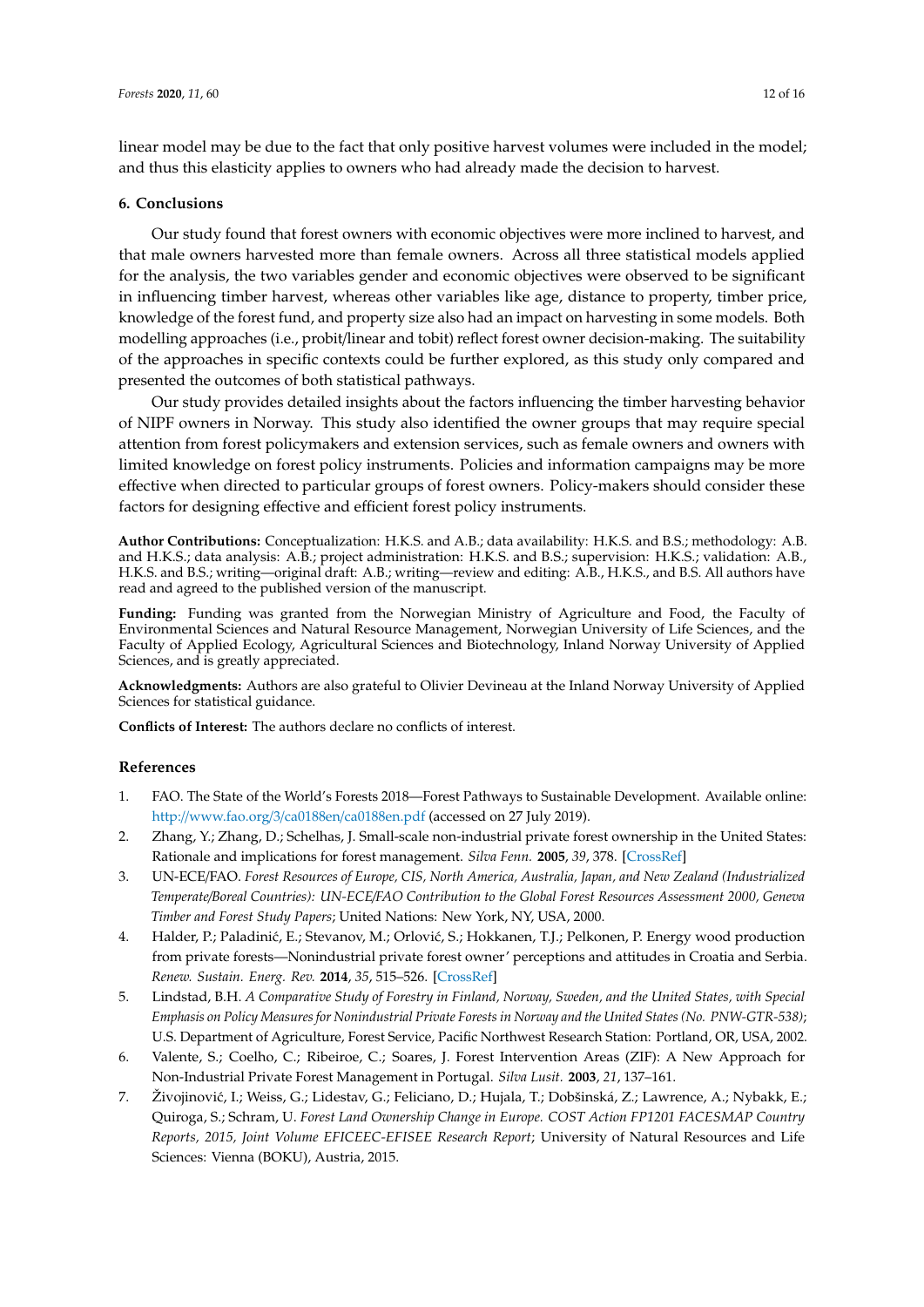- <span id="page-12-0"></span>8. Rognstad, O.; Steinset, T.A. Landbruket i Norge 2011. Available online: https://www.ssb.no/[jord-skog-jakt](https://www.ssb.no/jord-skog-jakt-og-fiskeri/artikler-og-publikasjoner/_attachment/91107?_ts=13c5d8b68f8)og-fiskeri/[artikler-og-publikasjoner](https://www.ssb.no/jord-skog-jakt-og-fiskeri/artikler-og-publikasjoner/_attachment/91107?_ts=13c5d8b68f8)/\_attachment/91107?\_ts=13c5d8b68f8 (accessed on 5 March 2019).
- <span id="page-12-1"></span>9. Statistics Norway. Færre høgg Tømmer for sal—Samla Hogst Aukar Fewer Harvest Timber for Sale—Total Harvest Increases. 2017. Available online: https://www.ssb.no/[jord-skog-jakt-og-fiskeri](https://www.ssb.no/jord-skog-jakt-og-fiskeri/artikler-og-publikasjoner/faerre-hogg-tommer-for-sal-samla-hogst-aukar)/artikler-ogpublikasjoner/[faerre-hogg-tommer-for-sal-samla-hogst-aukar](https://www.ssb.no/jord-skog-jakt-og-fiskeri/artikler-og-publikasjoner/faerre-hogg-tommer-for-sal-samla-hogst-aukar) (accessed on 27 May 2019).
- <span id="page-12-2"></span>10. Johansen, U.; Werner, A.; Nørstebø, V.S. Optimizing the wood value chain in northern Norway taking into account national and regional economic trade-offs. *Forests* **2017**, *8*, 172. [\[CrossRef\]](http://dx.doi.org/10.3390/f8050172)
- <span id="page-12-3"></span>11. Statistics Norway. This is Norway. 2018. Available online: https://[www.ssb.no](https://www.ssb.no/en/befolkning/artikler-og-publikasjoner/_attachment/364602?_ts=1664418b978)/en/befolkning/artikler-og[publikasjoner](https://www.ssb.no/en/befolkning/artikler-og-publikasjoner/_attachment/364602?_ts=1664418b978)/\_attachment/364602?\_ts=1664418b978 (accessed on 27 May 2019).
- <span id="page-12-4"></span>12. Sjølie, H.K.; Wangen, K.R.; Solberg, B.; Lindstad, B.H. The importance of timber prices and other factors for harvest increase among nonindustrial private forest owners. *Can. J. For. Res.* **2019**, *49*, 543–552. [\[CrossRef\]](http://dx.doi.org/10.1139/cjfr-2018-0292)
- <span id="page-12-5"></span>13. Hobbelstad, K.; Ørnelund Nilsen, J.E. Forest Resources in Norway 2 Skogressursene i Norge. In *Forest Resources in Norway 2006 Skogressursene i Norge 2006*; Vennesland, B., Hobbelstad, K., Bolkesjø, T., Baardsen, S., Lileng, J., Rolstad, J., Eds.; Norwegian Forest and Landscape Institute: Ås Municipality, Norway, 2006; p. 94.
- <span id="page-12-6"></span>14. Tian, N.; Poudyal, N.C.; Hodges, D.G.; Young, T.M.; Hoyt, K.P. Understanding the factors influencing nonindustrial private forest landowner interest in supplying ecosystem services in Cumberland Plateau, Tennessee. *Forests* **2015**, *6*, 3985–4000. [\[CrossRef\]](http://dx.doi.org/10.3390/f6113985)
- <span id="page-12-7"></span>15. European Commission. Strategy for Innovating for Sustainable Growth: A bioeconomy for Europe, Brussels, 2012. Communication from the Commission to the European Parliament, the Council, the European Economic and Social Committee and the Committee of the Regions. Available online: https://[ec.europa.eu](https://ec.europa.eu/research/bioeconomy/pdf/official-strategy_en.pdf)/ research/bioeconomy/pdf/offi[cial-strategy\\_en.pdf](https://ec.europa.eu/research/bioeconomy/pdf/official-strategy_en.pdf) (accessed on 14 January 2019).
- <span id="page-12-8"></span>16. Norwegian Ministry of Food and Agriculture. *The Agricultural and Food Policy Landbruks-og Matpolitikken*; Norwegian Ministry of Food and Agriculture: Oslo, Norway, 2011.
- <span id="page-12-9"></span>17. Joshi, S.; Arano, K.G. Determinants of private forest management decisions: A study on West Virginia NIPF landowners. *For. Policy Econ.* **2009**, *11*, 118–125. [\[CrossRef\]](http://dx.doi.org/10.1016/j.forpol.2008.10.005)
- <span id="page-12-23"></span>18. Aguilar, F.X.; Cai, Z.; D'Amato, A.W. Non-industrial private forest owner's willingness-to-harvest: How higher timber prices influence woody biomass supply. *Biomass Bioenergy* **2014**, *71*, 202–215. [\[CrossRef\]](http://dx.doi.org/10.1016/j.biombioe.2014.10.006)
- <span id="page-12-10"></span>19. Pattanayak, S.; Murray, B.; Abt, R. How joint is joint forest production? An econometric analysis of timber supply conditional on endogenous amenity values. *For. Sci.* **2002**, *47*, 479–491.
- <span id="page-12-11"></span>20. Bolkesjø, T.F.; Solberg, B.; Wangen, K.R. Heterogeneity in nonindustrial private roundwood supply: Lessons from a large panel of forest owners. *J. For. Econ.* **2007**, *13*, 7–28. [\[CrossRef\]](http://dx.doi.org/10.1016/j.jfe.2006.08.003)
- <span id="page-12-13"></span>21. Bolkesjø, T.F.; Baardsen, S. Roundwood supply in Norway: Micro-level analysis of self-employed forest owners. *For. Policy Econ.* **2002**, *4*, 55–64. [\[CrossRef\]](http://dx.doi.org/10.1016/S1389-9341(01)00081-8)
- <span id="page-12-21"></span>22. Bolkesjø, T.F.; Solberg, B. A panel data analysis of nonindustrial private roundwood supply with emphasis on the price elasticity. *For. Sci.* **2003**, *49*, 530–538.
- <span id="page-12-12"></span>23. Størdal, S.; Lien, G.; Baardsen, S. Analyzing determinants of forest owners' decision-making using a sample selection framework. *J. For. Econ.* **2008**, *14*, 159–176. [\[CrossRef\]](http://dx.doi.org/10.1016/j.jfe.2007.07.001)
- <span id="page-12-14"></span>24. Bolkesjø, T.F.; Buongiorno, J.; Solberg, B. Joint production and substitution in timber supply: A panel data analysis. *Appl. Econ.* **2010**, *42*, 671–680. [\[CrossRef\]](http://dx.doi.org/10.1080/00036840701721216)
- <span id="page-12-15"></span>25. Favada, I.M.; Karppinen, H.; Kuuluvainen, J.; Mikkola, J.; Stavness, C. Effects of timber prices, ownership objectives, and owner characteristics on timber supply. *For. Sci.* **2009**, *55*, 512–523.
- <span id="page-12-16"></span>26. Kuuluvainen, J.; Karppinen, H.; Ovaskainen, V. Landowner objectives and nonindustrial private timber supply. *For. Sci.* **1996**, *42*, 10.
- <span id="page-12-17"></span>27. Conway, M.C.; Amacher, G.S.; Sullivan, J.; Wear, D. Decisions nonindustrial forest landowners make: An empirical examination. *J. For. Econ.* **2003**, *9*, 181–203. [\[CrossRef\]](http://dx.doi.org/10.1078/1104-6899-00034)
- <span id="page-12-18"></span>28. Vokoun, M.; Amacher, G.S.; Wear, D.N. Scale of harvesting by non-industrial private forest landowners. *J. For. Econ.* **2006**, *11*, 223–244. [\[CrossRef\]](http://dx.doi.org/10.1016/j.jfe.2005.10.002)
- <span id="page-12-19"></span>29. Baltagi, B.H. Editor's introduction: Panel data. *J. Econom.* **1995**, *68*, 1–4. [\[CrossRef\]](http://dx.doi.org/10.1016/0304-4076(95)90009-8)
- <span id="page-12-20"></span>30. Beach, R.H.; Pattanayak, S.K.; Yang, J.-C.; Murray, B.C.; Abt, R.C. Econometric studies of non-industrial private forest management: A review and synthesis. *For. Policy Econ.* **2005**, *7*, 261–281. [\[CrossRef\]](http://dx.doi.org/10.1016/S1389-9341(03)00065-0)
- <span id="page-12-22"></span>31. Cooper, N.A.; Kainer, K.A. To log or not to log: Local perceptions of timber management and its implications for well-being within a sustainable-use protected area. *Ecol. Soc.* **2018**, *23*, 4. [\[CrossRef\]](http://dx.doi.org/10.5751/ES-09995-230204)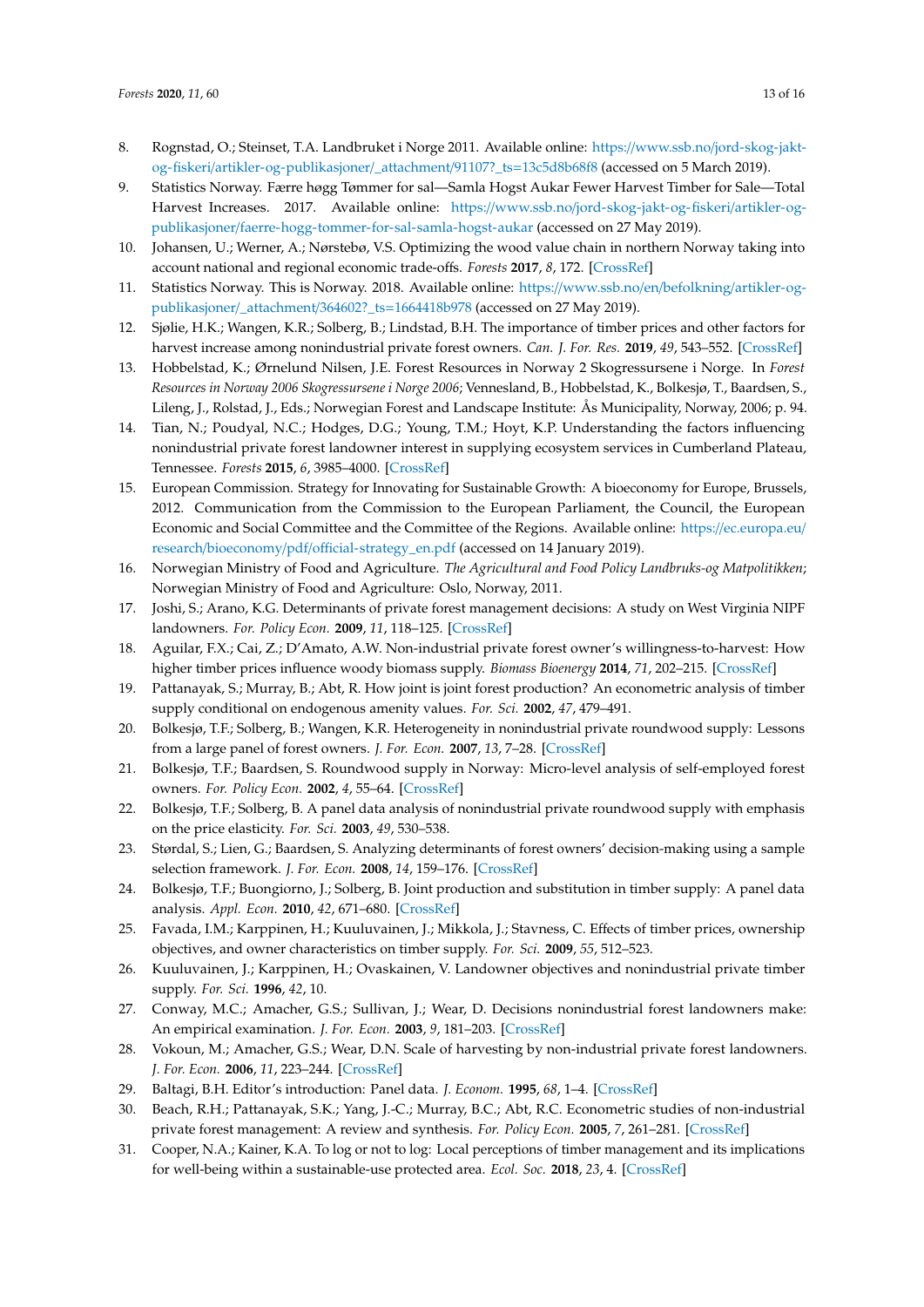- <span id="page-13-0"></span>32. Petuccoa, C.; Abildtrupa, J.; Stengera, A. Influences of nonindustrial private forest landowners' management priorities on the timber harvest decision—A case study in France. *J. For. Econ.* **2015**, *21*, 52–166. [\[CrossRef\]](http://dx.doi.org/10.1016/j.jfe.2015.07.001)
- <span id="page-13-1"></span>33. Cai, Z.; Narine, L.L.; D'Amato, A.W.; Aguilar, F.X. Attitudinal and revenue effects on non-industrial private forest owners' willingness-to-harvest timber and woody biomass. *For. Policy Econ.* **2016**, *63*, 52–61. [\[CrossRef\]](http://dx.doi.org/10.1016/j.forpol.2015.11.007)
- <span id="page-13-5"></span>34. Joshi, O.; Mehmood, S.R. Factors affecting nonindustrial private forest landowners' willingness to supply woody biomass for bioenergy. *Biomass Bioenergy* **2011**, *35*, 186–192. [\[CrossRef\]](http://dx.doi.org/10.1016/j.biombioe.2010.08.016)
- <span id="page-13-2"></span>35. Joshi, O.; Grebnera, D.L.; Munn, I.A.; Grala, R.K. Issues concerning landowner management plan adoption decisions: A recursive bivariate probit approach. *Int. J. For. Res.* **2015**, *2015*, 926303. [\[CrossRef\]](http://dx.doi.org/10.1155/2015/926303)
- <span id="page-13-3"></span>36. Amacher, G.S.; Conway, C.M.; Sullivan, J. Econometric analyses of nonindustrial forest landowners: Is there anything left to study? *J. For. Econ.* **2003**, *9*, 137–164.
- <span id="page-13-4"></span>37. Dennis, D.F. An economic analysis of harvest behavior: Integrating forest and ownership characteristics. *For. Sci.* **1989**, *35*, 1088–1104.
- <span id="page-13-6"></span>38. Karppinen, H. New forest owners and owners-to-be: Apples and oranges? *Small-Scale For.* **2012**, *11*, 15–26. [\[CrossRef\]](http://dx.doi.org/10.1007/s11842-011-9165-z)
- <span id="page-13-10"></span>39. Butler, B.J.; Leatherberry, E.C. America's Family Forest Owners. *J. For.* **2004**, *102*, 4–14.
- <span id="page-13-7"></span>40. Kuuluvainen, J.; Salo, J. Timber supply and life cycle harvest of nonindustrial private forest owners: An empirical analysis of the Finnish case. *For. Sci.* **1991**, *37*, 1011–1029.
- <span id="page-13-8"></span>41. Joshi, O.; Grebnera, D.L.; Hussainb, A.; Gradoa, S.C. Landowner knowledge and willingness to supply woody biomass for wood-based bioenergy: Sample selection approach. *J. For. Econ.* **2013**, *19*, 97–109. [\[CrossRef\]](http://dx.doi.org/10.1016/j.jfe.2012.11.003)
- <span id="page-13-9"></span>42. Kuuluvainen, J.; Karppinen, H.; Hänninen, H.; Uusivuori, J. Effects of gender and length of land tenure on timber supply in Finland. *J. For. Econ.* **2014**, *20*, 363–379. [\[CrossRef\]](http://dx.doi.org/10.1016/j.jfe.2014.10.002)
- <span id="page-13-11"></span>43. Rickenbach, M.B.; Kittredge, D.B. Time and distance: Comparing motivations among forest landowners in New England, USA. *Small-Scale For.* **2009**, *8*, 95–108. [\[CrossRef\]](http://dx.doi.org/10.1007/s11842-008-9071-1)
- <span id="page-13-12"></span>44. Romm, J.; Tuazon, R.; Washburn, C. Relating forestry investment to the characteristics of nonindustrial private forestland owners in Northern California. *For. Sci.* **1987**, *33*, 197–209.
- <span id="page-13-13"></span>45. Nordlund, A.; Westin, K. Forest Values and Forest Management Attitudes among Private Forest Owners in Sweden. *Forests* **2011**, *2*, 30–50. [\[CrossRef\]](http://dx.doi.org/10.3390/f2010030)
- <span id="page-13-14"></span>46. Wästerlund, D.S.; Kronholm, T. Market analysis of harvesting services engaged by private forest owners in Sweden. In *Proceedings of the Biennial Meeting of the Scandinavian Society of Forest Economics*; Roos, A., Lönnstedt, L., Nord, T., Gong, P., Stendahl, M., Eds.; Scandinavian Society of Forest Economics: Uppsala, Sweden, 2014; Volume 45, pp. 111–119.
- <span id="page-13-15"></span>47. Côté, M.-A.; Gilbert, D.J.; Solange, N. Characterizing the profiles, motivations and behaviour of Quebec's forest owners. *For. Policy Econ.* **2015**, *59*, 83–90. [\[CrossRef\]](http://dx.doi.org/10.1016/j.forpol.2015.06.004)
- <span id="page-13-16"></span>48. Häyrinen, L.; Mattila, O.; Berghäll, S.; Toppinen, A. Forest owners' socio-demographic characteristics as predictors of customer value: Evidence from Finland. *Small-Scale For.* **2015**, *14*, 19–37. [\[CrossRef\]](http://dx.doi.org/10.1007/s11842-014-9271-9)
- <span id="page-13-17"></span>49. Andrejczyk, K.; Butler, B.J.; Dickinson, B.J.; Hewes, J.H.; Lindsay, M.M.; David, B.; Kittredge, D.B.; Kilgore, M.A.; Snyder, S.A.; Catanzaro, P.F. Family forest owners' perceptions of landowner assistance programs in the USA: A qualitative exploration of program impacts on behaviour. *Small-Scale For.* **2016**, *15*, 17–28. [\[CrossRef\]](http://dx.doi.org/10.1007/s11842-015-9304-z)
- <span id="page-13-18"></span>50. Butler, B.J.; Lindsay, M.M.; Snyder, S.A.; Catanzaro, P.F.; Kittredge, D.B.; Andrejczyk, K.; Dickinson, B.J.; Eryilmaz, D.; Hewes, B.J.; Randler, P.; et al. Effectiveness of landowner assistance activities: An examination of the USDA Forest Service's Forest Stewardship Program. *J. For.* **2014**, *112*, 187–197.
- <span id="page-13-19"></span>51. Norwegian Ministry of Food and Agriculture. *Director of Agriculture (Landbruksdirektoratet), Forestry, Forest Trust Fund*; Norwegian Ministry of Food and Agriculture: Oslo, Norway, 2019; Available online: https://[www.landbruksdirektoratet.no](https://www.landbruksdirektoratet.no/en/forestry/forest-trust-fund)/en/forestry/forest-trust-fund (accessed on 22 March 2019).
- <span id="page-13-20"></span>52. Dhubháin, Á.N.; Cobanova, R.; Karppinen, H.; Mizaraite, D.; Ritter, E.; Slee, B.; Wall, S. The values and objectives of private forest owners and their influence on forestry behaviour: The Implications for entrepreneurship. *Small-Scale For.* **2007**, *6*, 347–357. [\[CrossRef\]](http://dx.doi.org/10.1007/s11842-007-9030-2)
- <span id="page-13-21"></span>53. Kline, J.D.; Alig, R.J.; Johnson, R.L. Fostering the production of non-timber services among forest owners with heterogeneous objectives. *For. Sci.* **2000**, *46*, 302–311.
- <span id="page-13-22"></span>54. Cordell, H.K.; Tarrant, M.A. Southern Forest Resource Assessment highlights: Changing Demographics, Values, and Attitudes. *J. For.* **2002**, *100*, 28–33.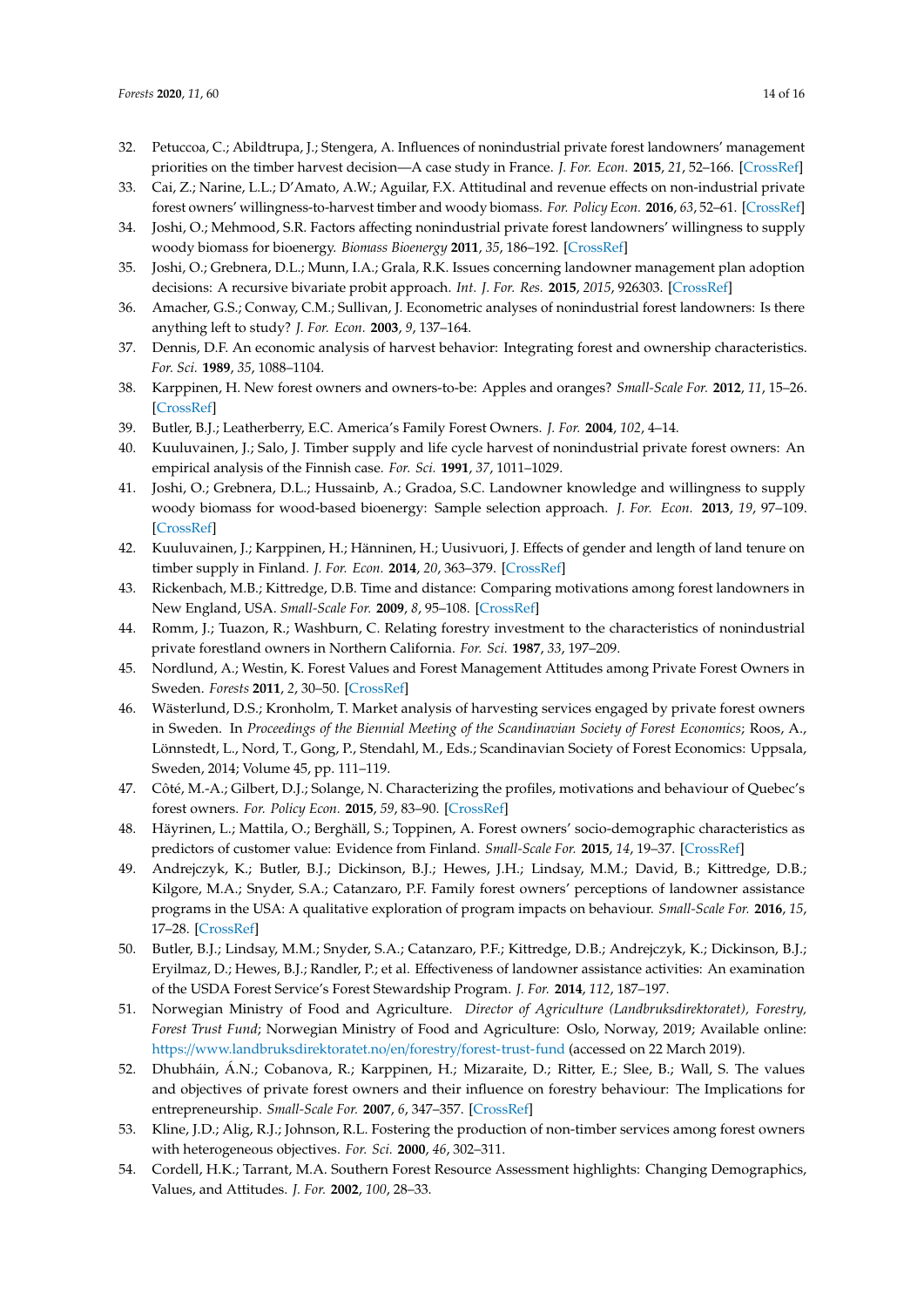- <span id="page-14-0"></span>55. Dillman, D.A. *Mail and Telephone Surveys: The Total Design Method*; Wiley: Hoboken, NJ, USA, 1978.
- <span id="page-14-1"></span>56. Nagubandi, V.; McNamara, K.T.; Hoover, W.L.; Mills, W.T., Jr. Program participation behavior of nonindustrial forest landowners: A probit analysis. *J. Agric. Appl. Econ.* **1996**, *28*, 323–336. [\[CrossRef\]](http://dx.doi.org/10.1017/S1074070800007343)
- <span id="page-14-2"></span>57. Manski, C.F. The structure of random utility models. *Theory Decis.* **1977**, *8*, 229. [\[CrossRef\]](http://dx.doi.org/10.1007/BF00133443)
- <span id="page-14-3"></span>58. Wear, D.N.; Parks, P.J. The economics of timber supply: An analytical synthesis of modelling approaches. *Nat. Resour. Model.* **1994**, *8*, 199–223. [\[CrossRef\]](http://dx.doi.org/10.1111/j.1939-7445.1994.tb00182.x)
- <span id="page-14-4"></span>59. Favada, I.M.; Kuuluvainen, J.; Uusivuori, J. Consistent estimation of long-run non-industrial private forest owner timber supply using micro data. *Can. J. For. Res.* **2007**, *37*, 1485–1494. [\[CrossRef\]](http://dx.doi.org/10.1139/X07-009)
- <span id="page-14-5"></span>60. Roodman, D. Fitting fully observed recursive mixed-process models with cmp. *Stata J.* **2011**, *11*, 159–206. [\[CrossRef\]](http://dx.doi.org/10.1177/1536867X1101100202)
- <span id="page-14-6"></span>61. Tobin, J. Liquidity preference as a behaviour toward risk. *Rev. Econ. Stud.* **1958**, *25*, 65–86. [\[CrossRef\]](http://dx.doi.org/10.2307/2296205)
- <span id="page-14-7"></span>62. Maddala, G.S. A perspective on the use of limited-dependent and qualitative variables models in accounting research. *Account. Rev.* **1991**, *66*, 788–807.
- <span id="page-14-8"></span>63. Allison, P. *Multiple Regression: A Primer*; Pine Forge Press: Thousand Oaks, CA, USA, 1999.
- <span id="page-14-9"></span>64. Cohen, J. *Statistical Power Analysis for the Behavioural Sciences*; Academic Press: New York, NY, USA, 1969.
- <span id="page-14-10"></span>65. Pek, J.; Wong, O.; Wong, A.C.M. How to address non-normality: A taxonomy of approaches, reviewed, and illustrated. *Front. Psychol.* **2018**, *9*, 2104. [\[CrossRef\]](http://dx.doi.org/10.3389/fpsyg.2018.02104)
- <span id="page-14-11"></span>66. White, H. A heteroskedasticity-consistent covariance matrix estimator and a direct test for heteroskedasticity. *Econometrica* **1980**, *48*, 817–838. [\[CrossRef\]](http://dx.doi.org/10.2307/1912934)
- <span id="page-14-12"></span>67. Håbesland, D.E.; Kilgore, M.A.; Becker, D.R.; Snyder, S.A.; Solberg, B.; Sjølie, H.K.; Lindstad, B.H. Norwegian family forest owners' willingness to participate in carbon offset programs. *For. Policy Econ.* **2016**, *70*, 30–38. [\[CrossRef\]](http://dx.doi.org/10.1016/j.forpol.2016.05.017)
- <span id="page-14-13"></span>68. King, G.; Honaker, J.; Joseph, A.; Scheve, K. Analyzing incomplete political science data: An alternative algorithm for multiple imputation. *Am. Political Sci. Assoc.* **2001**, *95*, 49–69. [\[CrossRef\]](http://dx.doi.org/10.1017/S0003055401000235)
- <span id="page-14-14"></span>69. Schafer, J.L.; Graham, J.W. Missing data: Our view of the state of the art. *Psychol. Methods* **2002**, *7*, 147–177. [\[CrossRef\]](http://dx.doi.org/10.1037/1082-989X.7.2.147)
- <span id="page-14-15"></span>70. Buuren, S.; Oudshoorn, K.G. Mice: Multivariate Imputation by Chained Equations in R. *J. Stat. Softw.* **2011**, *45*, 3. [\[CrossRef\]](http://dx.doi.org/10.18637/jss.v045.i03)
- <span id="page-14-16"></span>71. R Core Team. *R: A Language and Environment for Statistical Computing*; R Foundation for Statistical Computing: Vienna, Austria, 2018; Available online: http://[www.R-project.org](http://www.R-project.org/)/ (accessed on 15 November 2018).
- <span id="page-14-17"></span>72. Greene, W.H. *Econometric Analysis*, 7th ed.; Upper Saddle River: Pearson Prentice Hall, NJ, USA, 2012.
- <span id="page-14-18"></span>73. Lidestav, M.; Ekstrom, M. Introducing gender in studies on management behaviour among non-industrial private forest owners. Scand. *J. For. Res.* **2000**, *15*, 378–386.
- <span id="page-14-19"></span>74. Messmer, M.; Percy, M.; Phillips, W.E.; Boylen, D. *An Economic Analysis of Wood Supply from Private Land in Alberta: Joint Publication of Forestry Canada*; Minister of Supply and Services Canada: Edmonton, AB, Canada, 1990.
- <span id="page-14-20"></span>75. Eriksson, L. Explaining gender differences in private forest risk management. *Scand. J. For. Res.* **2018**, *33*, 716–723. [\[CrossRef\]](http://dx.doi.org/10.1080/02827581.2018.1453944)
- <span id="page-14-21"></span>76. Follo, G.; Lidestav, G.; Ludvig, A.; Vilkriste, L.; Hujala, T.; Karppinen, H.; Didolot, F.; Mizaraite, D. Gender in European forest ownership and management: Reflections on women as New forest owners. *Scand. J. For. Res.* **2017**, *32*, 174–184. [\[CrossRef\]](http://dx.doi.org/10.1080/02827581.2016.1195866)
- <span id="page-14-22"></span>77. Sun, X.; Sun, C.; Munn, I.A.; Hussain, A. Knowledge of three regeneration programs and application behavior among Mississippi nonindustrial private forest landowners: A two-step sample selection approach. *J. For. Econ.* **2009**, *15*, 187–204. [\[CrossRef\]](http://dx.doi.org/10.1016/j.jfe.2008.05.001)
- <span id="page-14-23"></span>78. Bell, C.D.; Roberts, R.K.; English, B.C.; Park, W.M. A logit analysis of participation in Tennessee'S forest stewardship program. *J Agric. Appl. Econ.* **1994**, *26*, 463–472. [\[CrossRef\]](http://dx.doi.org/10.1017/S1074070800026389)
- <span id="page-14-24"></span>79. Van Putten, I.; Jennings, S. Modeling forest owner harvesting behaviour and future Intentions in Tasmania. *Small-Scale For.* **2010**, *9*, 175–193. [\[CrossRef\]](http://dx.doi.org/10.1007/s11842-010-9109-z)
- 80. Gramann, J.H.; Marty, T.; Kurtz, W.B. A logistic analysis of the effects of beliefs and past experience on management plans for non-industrial private forests. *J. Environ. Manag.* **1985**, *20*, 347–356.
- <span id="page-14-25"></span>81. Young, R.A.; Reichenbach, M. Factors influencing the timber harvest intentions of nonindustrial private forest owners. *For. Sci.* **1987**, *33*, 381–393.